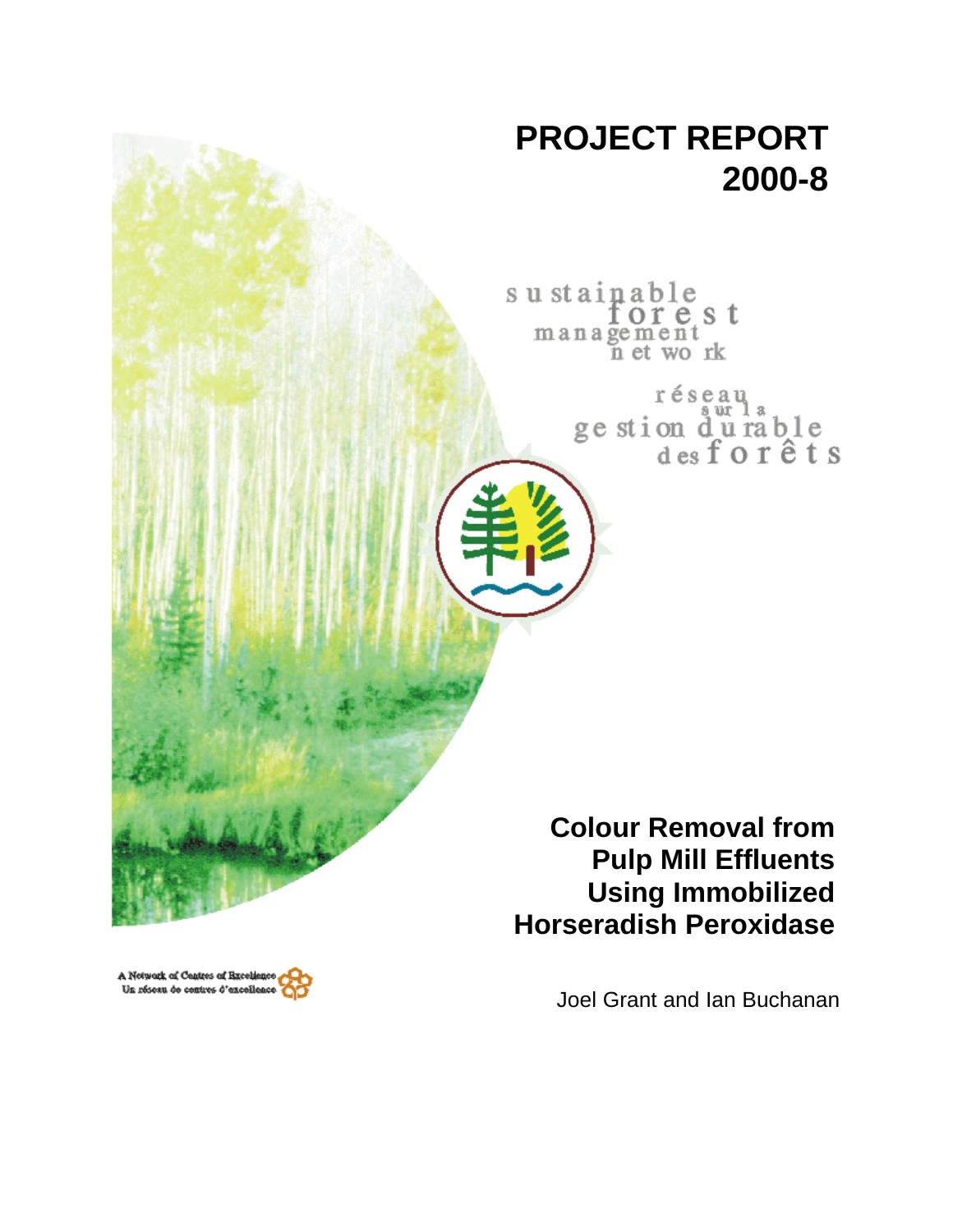For copies of this or other SFM publications contact:

Sustainable Forest Management Network G208 Biological Sciences Building University of Alberta Edmonton, Alberta, T6G 2E9 Ph: (780) 492 6659 Fax: (780) 492 8160 http://www.ualberta.ca/sfm/

ISBN 1-55261-066-7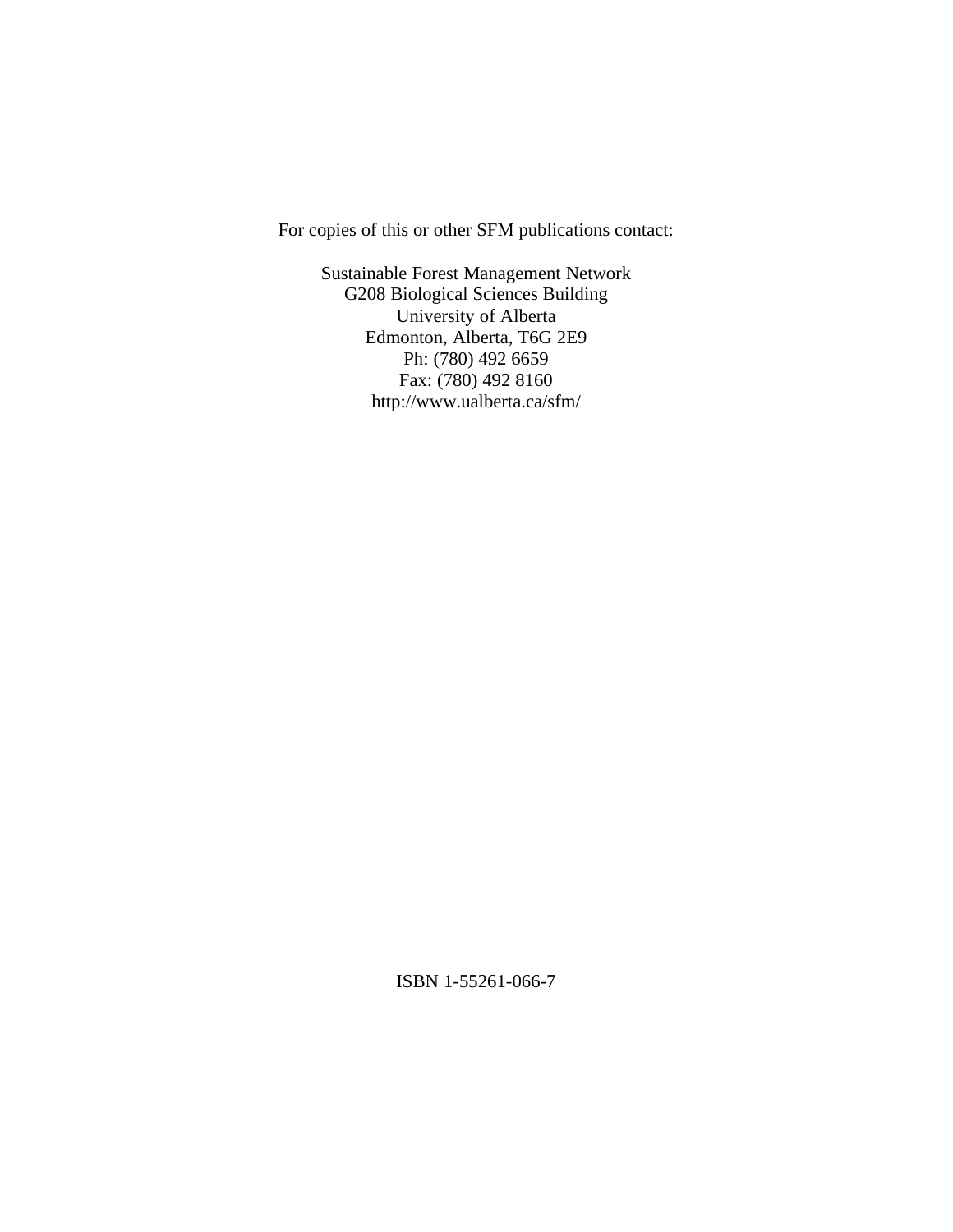# **SFM Network Project Report**

# **Colour Removal from Pulp Mill Effluents Using Immobilized Horseradish Peroxidase**

by

Joel Grant and Ian Buchanan

Sustainable Forest Management Network University of Alberta, Edmonton

June 2000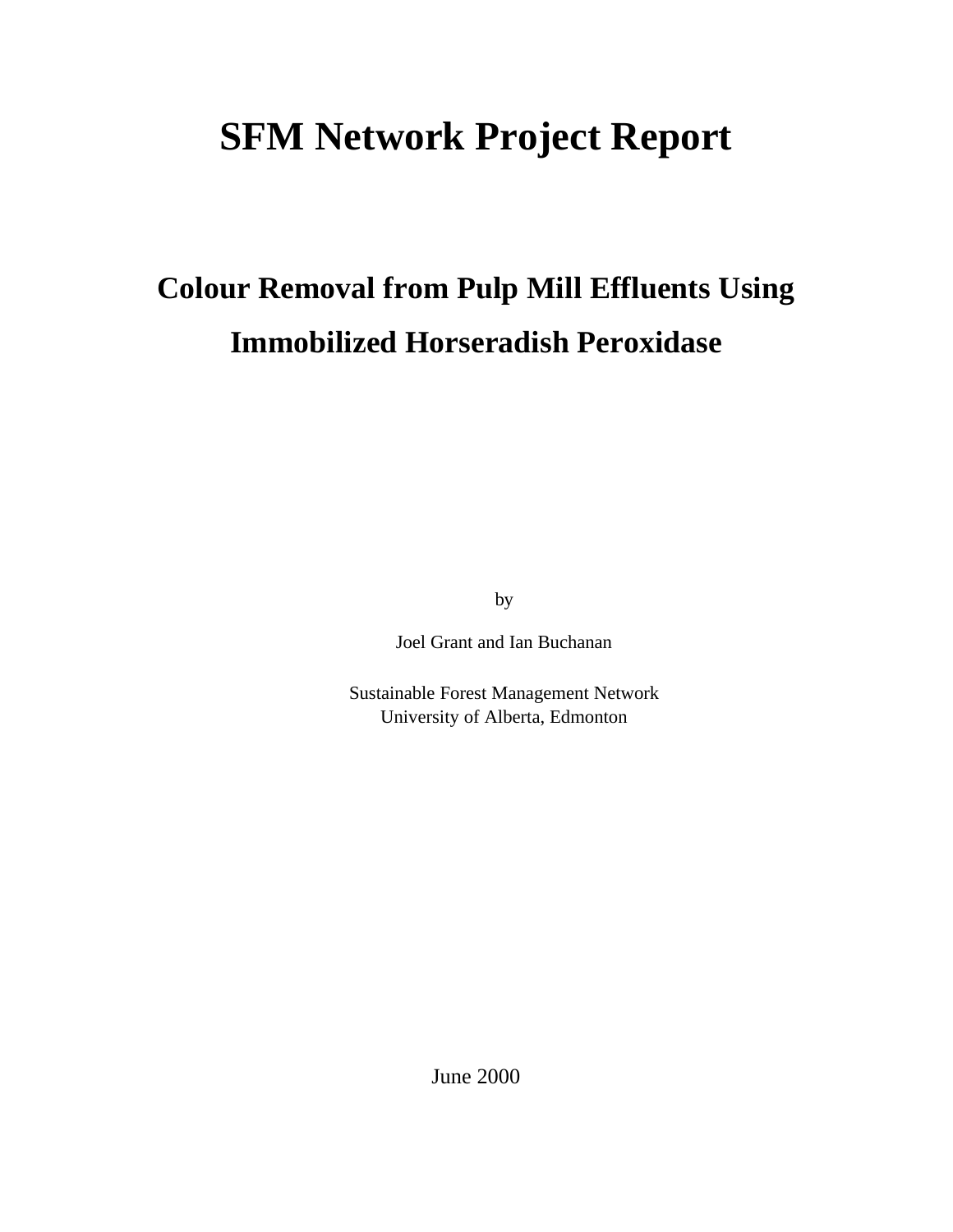# **ABSTRACT**

Previous studies have reported that the Horseradish peroxidase enzyme (HRP) catalyzes colour removal from pulp mill effluents. Immobilized enzyme is generally more resistant to inactivation and is more conveniently retained within a reactor, so a straightforward technique to immobilize HRP using basic ion exchange resin was demonstrated. A reliable assay to determine the activity of immobilized enzyme was developed.

The ability of four ion exchange resins to immobilize enzyme and retain the enzyme in the presence of liquid shear was tested. All of the strongly basic resins was able to immobilize the enzyme. However, Amberlite IRA 400 resin was shown to retain the most active enzyme after being subjected to liquid shear.

Colour removal tests using the immobilized enzyme in the presence of hydrogen peroxide (needed to activate the enzyme) showed that the enzyme was not able to remove colour. This suggested that the colour forming compounds are not substrates of HRP, which is able to catalyze the oxidation and subsequent precipitation of aromatic compounds. This was in disagreement with previous published reports, in which HRP was used successfully to decolorize effluent from bleach processes that used elemental chlorine in at least one step of the bleach process. These results suggest that the colour forming compounds in effluent from the elemental chlorine free bleach processes used in the present study are fundamentally different from those in the previous studies. Specifically it may be inferred that these compounds are not aromatic.

Although the enzyme was unable to remove colour, the Amberlite IRA 400 ion exchange resin removed colour very effectively. This was also contrary to results reported from previous studies which showed the ion exchange resin to remove only minimal amounts of colour from pulp mill wastewater.

Further research is warranted to characterize the major classes of compounds responsible for colour in effluent from elemental chlorine free bleach processes, in order to design colour control technologies on a rational basis. Studying the application of ion exchange technology to the removal of colour and other ionic material from pulp mill wastewaters is also warranted. This technology has potential applications in progressive plant closure.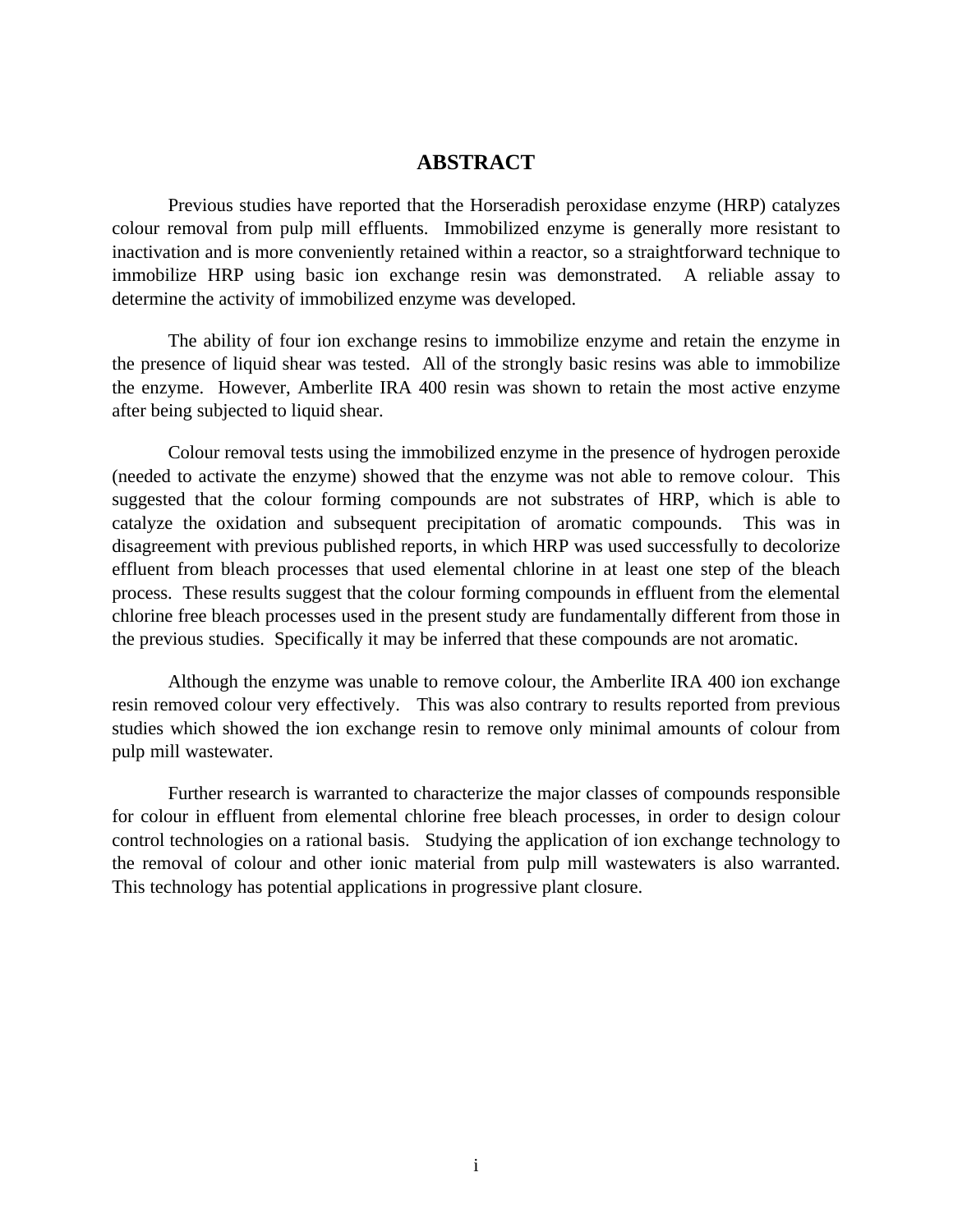# **ACKNOWLEDGEMENT**

The authors wish to thank Ms. Rhiannon Johnson of Weyerhaeuser Grande Prairie and Ms. JoAnne Volk of Weldwood of Canada Lt. Hinton Division for providing samples used in this study.

Funding for this study was provided by grants from the Sustainable Forest Management Network and the Natural Sciences and Engineering Research Council of Canada.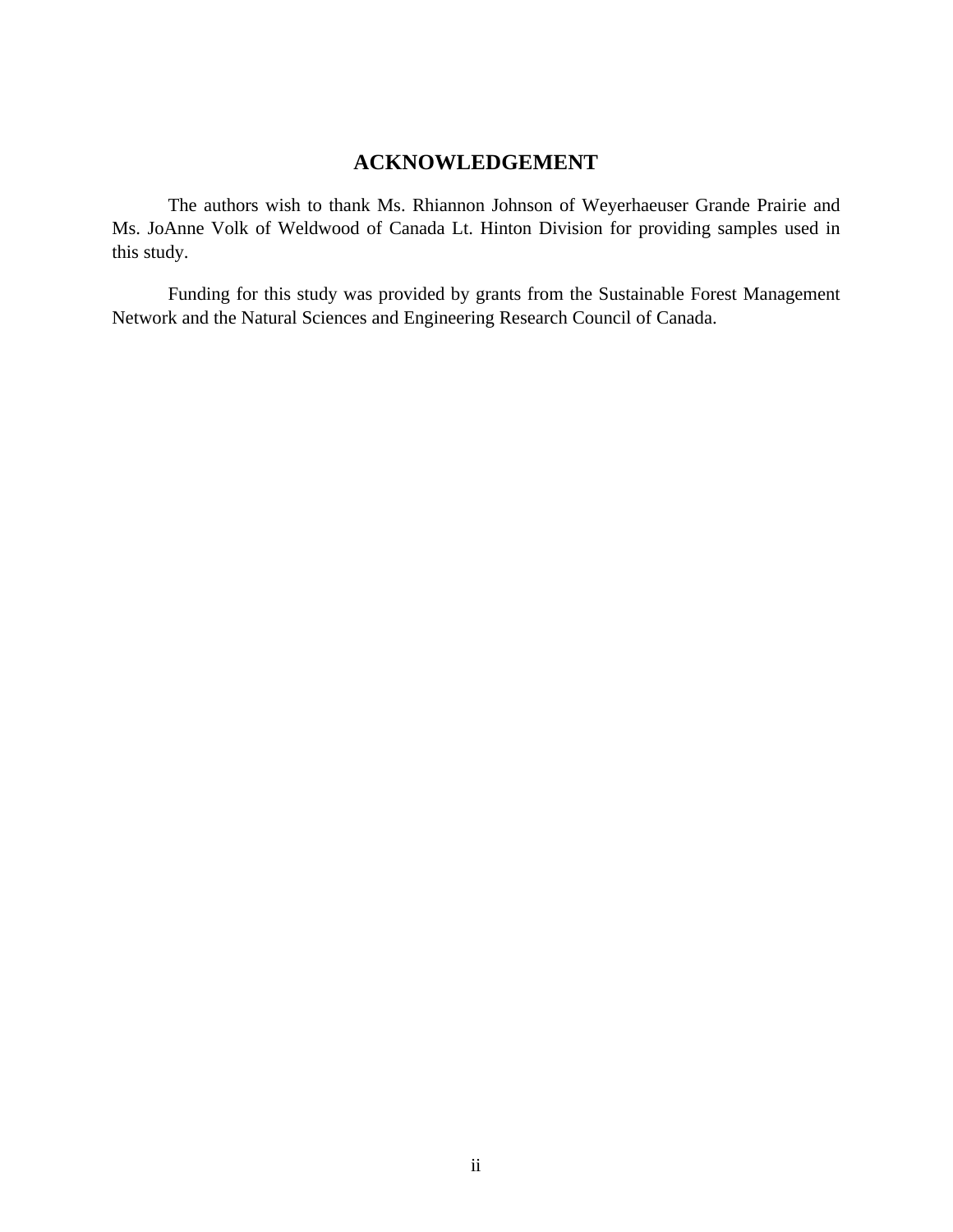# **INTRODUCTION**

The manufacture of kraft pulp is a multistage process. The object of pulping is to separate the cellulose fibers from the lignin which binds the fibers together. The resulting pulp is used in papermaking and the manufacture of a variety of other paper products. Kraft pulp is specifically manufactured for its high tensile strength, brightness and capacity to absorb water (Walden et al. 1985). It is most often manufactured using an alkaline chemical process. The two Alberta pulp mills which contributed samples used in this investigation, employ this alkaline chemical process to produce bleached kraft softwood pulp.

Kraft pulp mill final effluent is a combination of several process wastewaters. These processes include digesting, brownstock washing, bleaching and drying of pulp. The effluent contains various components such as lignin derivatives and spent pulping liquors. This wastewater has a high organic load and must be treated prior to discharge into natural receiving waters. Concern has arisen over the many potential environmental effects including: abnormal pH, high suspended solids concentration, oxygen demand, toxicity, bioaccumulable organics, mutagenics, and colour (Walden et al. 1985). Treatment of pulp mill effluent is usually accomplished by first removing solids by settling and then applying biotreatment. Biotreatment of effluent prior to discharge greatly reduces the concentration of most of the component organic chemicals, which reduces their potential environmental impacts. However, biotreatment does not remove colour.

Pulp mill effluents typically have a dark brown colour. Coloured effluents may inhibit the transmission of light in natural waters, thus causing potential damage to aquatic plants and other organisms. Also, colour causes an aesthetic problem in natural areas. The colour itself is attributed to solubilized lignin residues from the pulping and bleaching processes, with the majority coming from the bleaching steps. (Walden et al. 1985). The colour causing compounds have been described as chromophoric lignin (Royer et al. 1990). It is believed that the residues which cause colour are comprised of coniferaldehyde units, aryl ketones, quinone methides, and quinones (Walden et al. 1985). These quinones are derived from the original lignin, as well as from the degradation of cellulose and sugars, the auto-oxidation of catechols, and the demethylation of guaiacyl and syringyl groups in the lignin. The structure of the lignin and its residues will vary with the type of wood being pulped (Walden et al. 1985). It is also believed that phenols and chlorophenols are major building blocks in pulp mill effluent colour. Ferrer and co-workers (1991) reported that phenolic residues released in the alkaline extraction stages of wood pulp bleaching account for over 50% of the colour load. The task of identifying the precise structures which form colour has not been undertaken.

Several strategies are currently available to remove colour from pulp mill effluent. These include both physical processes such as membrane technologies and chemical processes such as ozonation. Despite the availability of these options colour removal remains a problem for many kraft mills. Oxygen delignification, which is incorporated into the pulping process, has been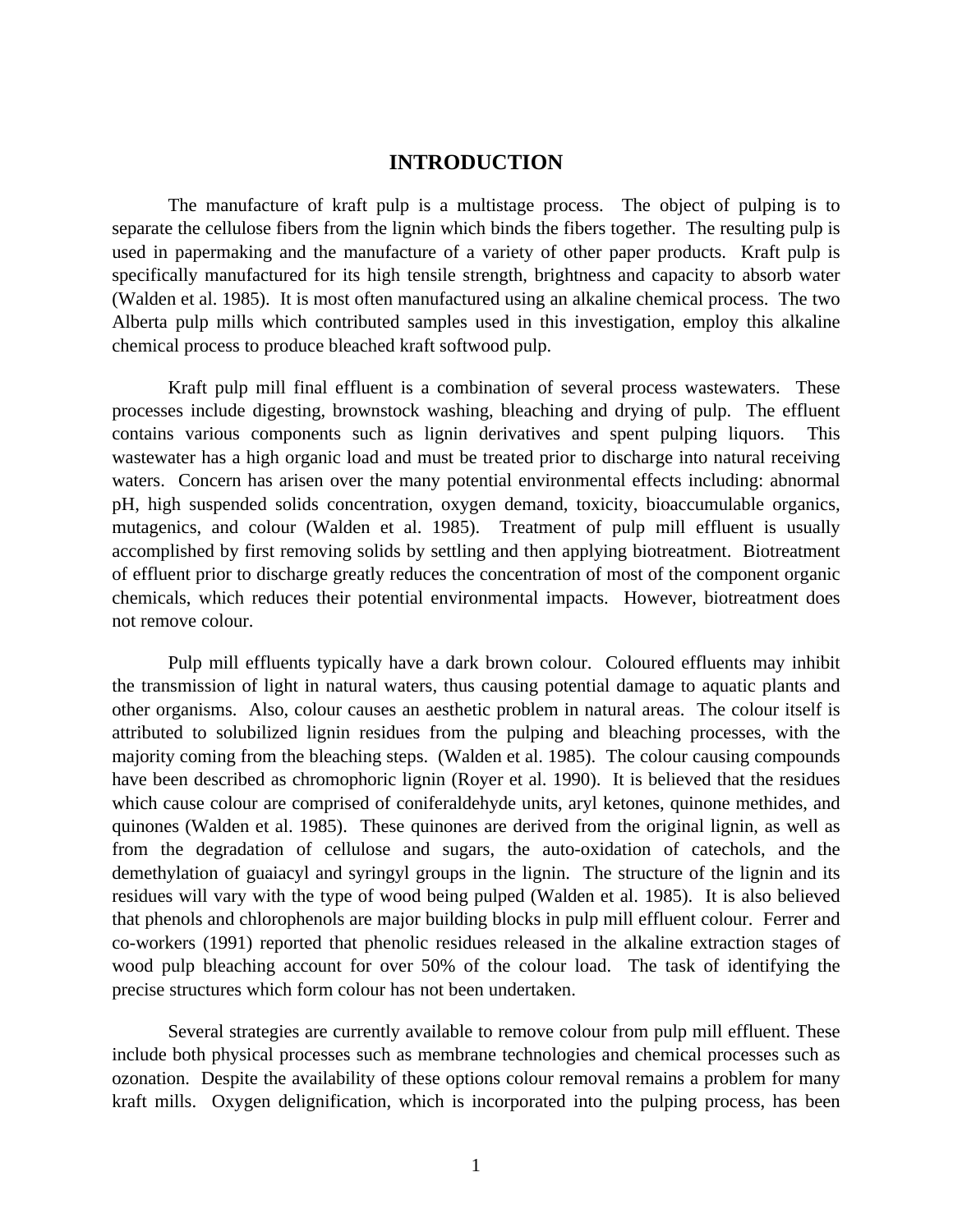adopted at several mills. An advantage of this process is that it is able to remove a considerable amount of colour causing compounds which are then captured and burnt during chemical recovery.

The available methods involve considerable startup costs, and can not meet increasingly stringent effluent colour standards in under all circumstances. Therefore, research is needed to develop alternative colour removal methods that can complement or replace existing processes. Enzymatic treatment has been reported to effectively remove colour from pulp mill effluents (Ferrer et al., 1991; Peralta Zamora et al., 1998).

#### **Enzymatic Treatment**

The development of enzyme-catalyzed treatment processes to selectively remove specific compounds from industrial wastewaters has been the focus of a considerable amount of research since the 1970's (Aitken 1993). Pure enzymes isolated from their parent organisms are often commercially available and offer several advantages over both chemical and biological treatment. Among the enzymes studies, peroxidase enzymes have been shown to be particularly effective at removing aromatic compounds from wastewaters. When activated by hydrogen peroxide, these enzymes oxidize aromatic compounds to produce free radicals which spontaneously form polymers. As reactions continue, these polymers increase in size until they precipitate from solution (Nicell et al. 1995). Horseradish peroxidase (HRP) has been used to remove phenols and chlorophenols (Davis and Burns 1990), as well as colour from pulp mill effluent (Ferrer et al. 1991; Peralta Zamora et al. 1998). HRP processes have been optimized and enzyme inactivation reduced by the use of protective additives such as polyethylene glycol (Nakamoto and Machida, 1987). While these applications are encouraging, further research is required to assess the applicability of this technology to the kraft pulp industry in Alberta.

### **Research Requirements**

Effluent components can vary greatly from mill to mill. Lignin, the material which holds wood fibers together is broken apart in the pulping process, and varies greatly with climate, wood type and the geology of the area (Walden et al. 1985). Thus, it can not be predicted that because HRP removed colour from effluent in a kraft pulp mill in Brazil (Peralta Zamora et al. 1998) or in Chile (Ferrer et al. 1991) that it would definitely be effective on kraft pulp mill effluent in northern Alberta.

In designing a reactor, soluble enzyme would be difficult to retain within the reactor. It is known that immobilizing the enzyme (attaching it to a solid support medium) can extend its useful life. Peralta-Zamora (1998) effectively immobilized HRP on ion exchange resins, and used the enzyme to remove kraft pulp mill effluent colour. The resins retained a large amount of active enzyme. The ion exchange resins used to immobilize HRP in previous studies are not available in North America. Therefore, research to identify a suitable resin is required. In this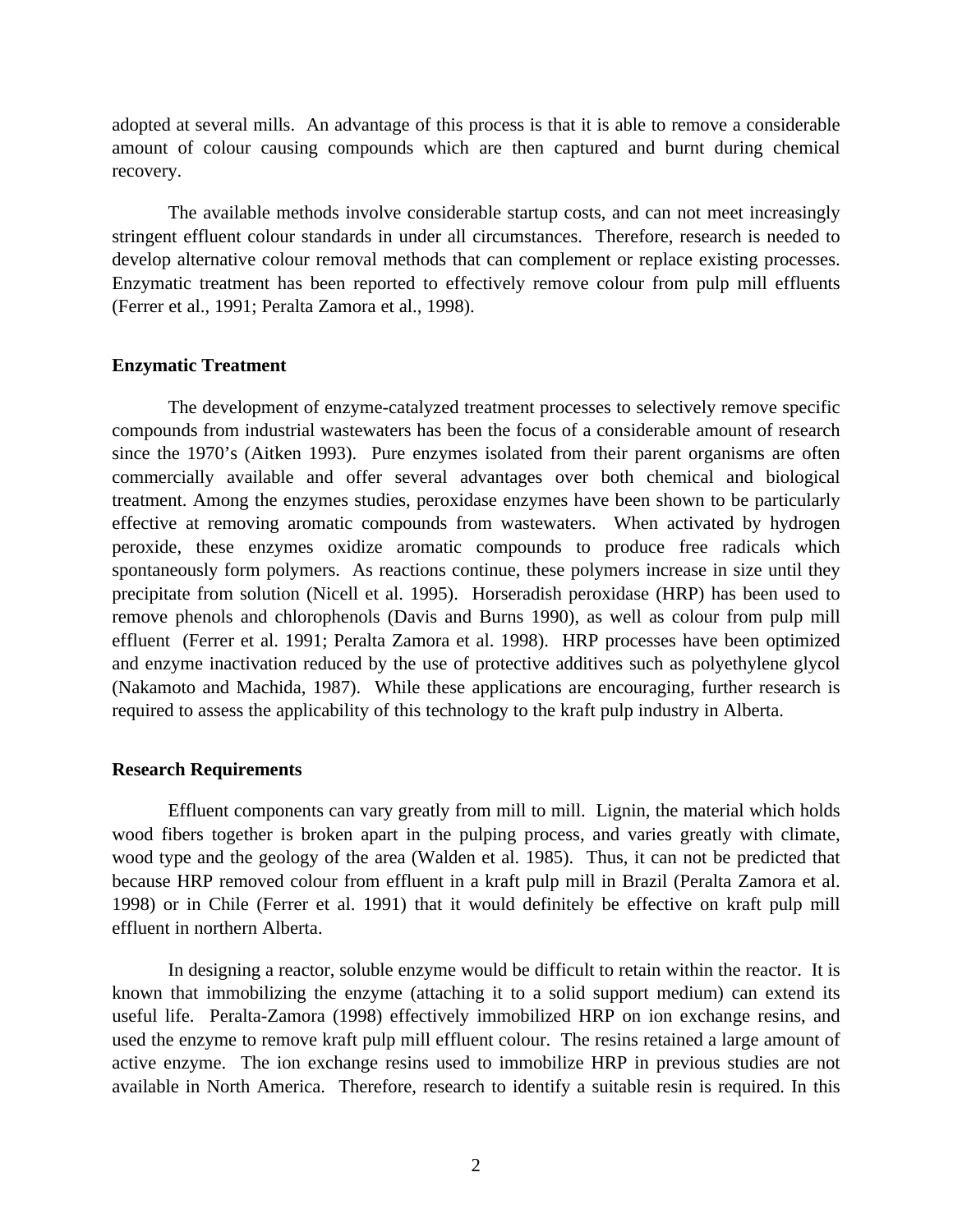investigation, various resins will be tested for their ability to retain active HRP. Reliable methods of measuring immobilized enzyme activity are currently lacking. Therefore a new method should be developed.

#### **Study Goals**

The goals of this study are as follows:

- To immobilize HRP on various ion exchange resins;
- To develop a reliable assay to measure the activity of immobilized enzyme;
- To determine which of the exchange resins tested retains the most active HRP;
- To evaluate the ability of the resins to retain active enzyme in the presence of liquid shear;
- To investigate the ability of the immobilized enzyme to remove colour from kraft mill effluents;
- To determine the optimum point within a mill to apply the treatment; and
- To determine the relative contributions of the HRP, peroxide and resin to colour removal.

It should also be noted that the methods developed in this investigation are to be mindful of cost. Enzymatic treatment of pulp mill effluent must be designed to be low cost and reliable.

# **MATERIALS AND METHODS**

Established methods were used to quantify the activity of soluble enzyme and to determine colour concentrations. For determination of immobilized enzyme activity, a new method was developed and is described below. A detailed account of the materials and methods used in the study may be found in Grant (2000).

### *Immobilized HRP Assay*

In order to determine the activity of the enzymes immobilized on the different media used in this investigation, a reliable method needed to be developed. The method used by (Peralta Zamora et al. 1998) of taking the soluble HRP activity of the filtered fractions after immobilization was found to be unusable, as there was no significant difference between the activity of the original solutions and the activity of the filtered fractions after immobilization. However, this was not convincing evidence that no enzyme was being immobilized, due to the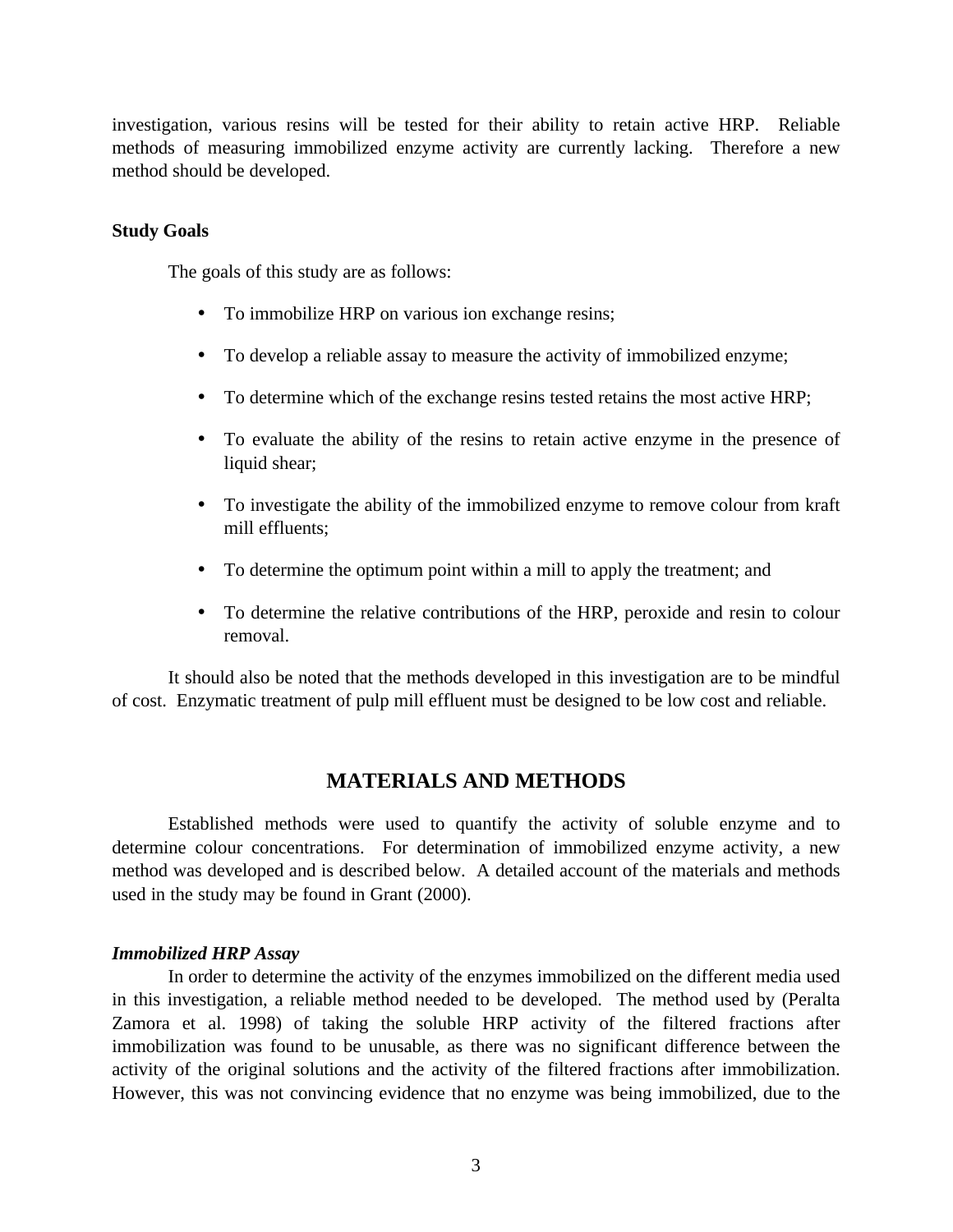large amount of enzyme in the supernatant solution and the possibility that a small amount relative to the supernatant was immobilized. Thus, a new method was required that would be quick, reliable, and reproducible.

A colorimetric assay was developed to function in a manner similar to the soluble HRP assay. That is, the rate of colour formation in a reaction mixture of 10 mM phenol, 2.4 mM AAP and  $0.2 \text{ mM } H_2O_2$  and an immobilized enzyme sample was measured at 510 nm. Measured amounts of medium (with enzyme attached) were added to 100 mL batches of this mixture and stirred at a constant rate. At regular intervals, 1 mL was removed from the reaction vessel and put into a semi-micro cuvette Added to the cuvette was 100 μL of catalase solution. The catalase quenches the reaction by converting very quickly any remaining peroxide to oxygen and water and thus stops the reaction and prevents any more colour from forming in case the removed sample contains active enzyme sheared by the mixing of the reaction vessel. The colour intensity was then measured over time to calculate the amount of active enzyme immobilized on the medium per gram medium added. The intervals and amounts of media added were chosen based on achieving a linear trace of colour production versus time, during which the assay is accurate; that is, when the formation of colour is directly proportional to the amount of peroxide being used up by the enzyme. The peroxide and other reactants are in excess throughout the assay and the rate of colour development is proportional to the enzyme activity.

#### **RESULTS**

The first experimental portion of this study involved testing the soluble assay to determine activity. This portion was to establish that the enzyme was indeed active and its activity could be measured reliably. The next step was to immobilize the enzyme. Once immobilized, its activity was determined. The best medium was found to be IRA-400, based on activity retained and resistance to the shearing force test. The IRA-400 was then used to test colour removal from kraft mill final effluent in a factorial design experiment which tested the effects of enzyme dose, peroxide level and PEG level. Once optimum conditions were established, colour removal tests were performed on a weaker colour kraft effluent, as well as a combined bleach plant effluent from each of the two mills.

#### **Enzyme Immobilization and Retention**

The amount of enzyme immobilized per unit mass of resin is not the only important criterion in finding a suitable resin for immobilizing HRP. The resin must be able to retain HRP in an active form under the turbulent conditions that are likely to exist within a reactor. Thus, HRP was immobilized on each of four ion exchange resins, and the immobilized enzyme was then subjected to the liquid shear forces caused by rapid mixing. The results are indicated in Table 1.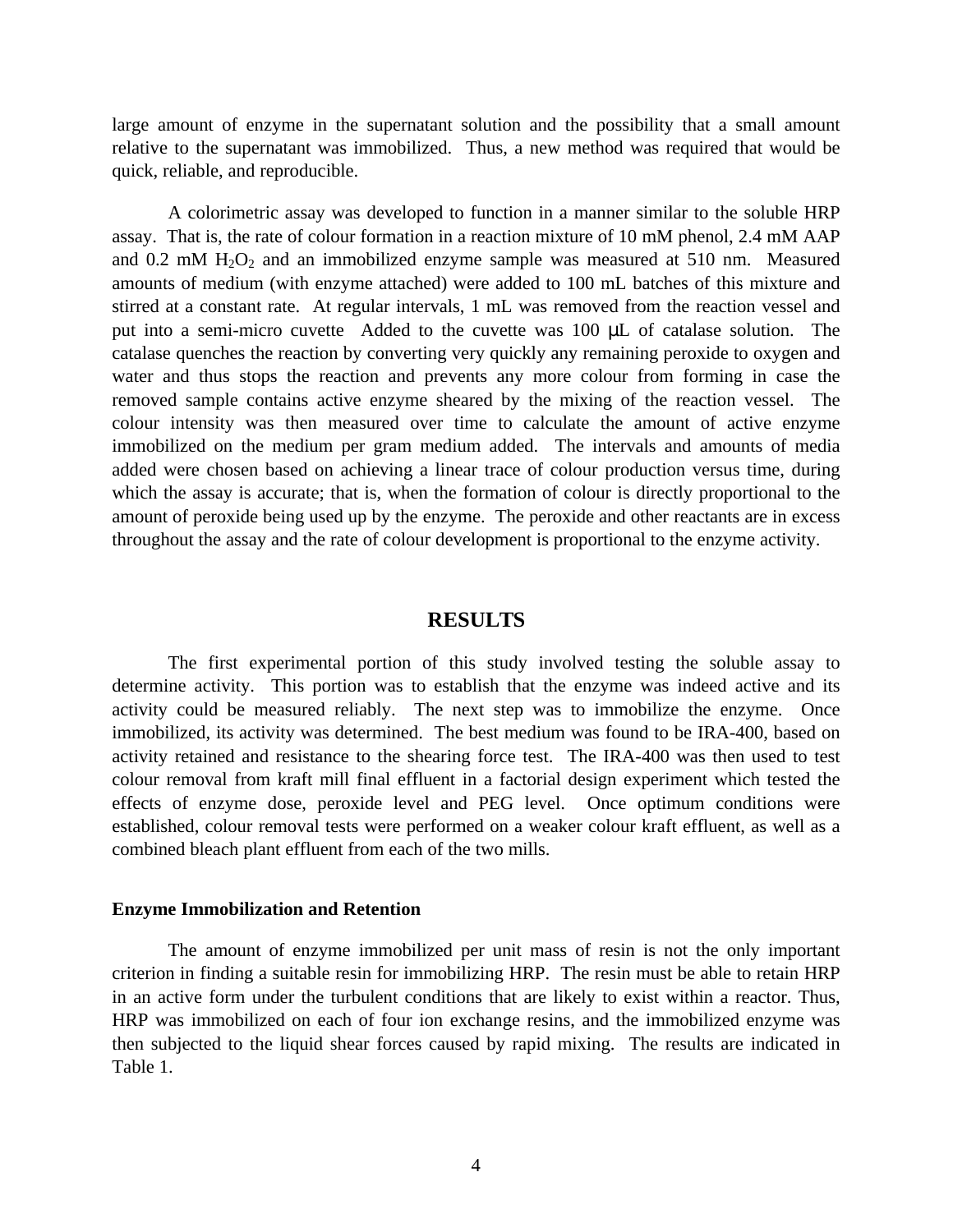| Medium         | Initial Immobilized<br><b>Enzyme Activity</b><br>(units/gram) | <b>Activity Retained</b><br>after Shear Test<br>(units/gram) | <b>Activity Released</b><br>(%) |
|----------------|---------------------------------------------------------------|--------------------------------------------------------------|---------------------------------|
| <b>IRA 67</b>  | 0.08                                                          | 0.047                                                        | 41.1                            |
| <b>IRA 400</b> | 1.0                                                           | 0.98                                                         | 1.63                            |
| <b>IRA 410</b> | 0.25                                                          | 0.23                                                         | 10.64                           |
| <b>IRA 900</b> | 1.25                                                          | 0                                                            | 116.8                           |

Table 1. Summary of immobilization and fluid shear test results

#### *IRA 900*

IRA 900 is a macroreticular type 1 polystyrene strongly basic anion exchanger which contains quaternary ammonium groups. It contains large pore sizes, forming a sponge-like matrix which is capable of removing large size soluble organic particles. It was used in the Clform. The average activity retained on the IRA 900 resin was 1.25 units/gram of resin with a standard deviation of 0.14 units/gram over 6 trials.

The IRA 900 resin had shown the highest capacity for immobilizing active HRP, as shown in Table 1. However, once subjected to the fluid shear, the supernatant liquid showed that an average of 117% of the active enzyme had been sheared off by the stirred liquid. It is possible to have a number greater than 100% here if some of the HRP had been immobilized in an orientation that blocked access to the enzyme's active site. When subjected to shear forces, apparently the all of the enzyme was released and some, or all, of the inactive enzyme was reactivated. Based on these results, IRA 900 was eliminated from further consideration.

#### *IRA 67*

IRA 67 is a weakly basic anion exchanger. It has a crosslinked acrylic divinylbenzene copolymer matrix. The functional ion in IRA 67 is a tertiary amine. It was used in the free base form. This resin did not immobilize much active enzyme, averaging only 0.08 units/gram of resin tested with a standard deviation of 0.02 units/gram over 6 trials.

The fluid shear test resulted in an average of 41% release of active immobilized enzyme. It should be noted that the total amount of active HRP immobilized was only 0.08 units/gram before the shear test. Thus, there was a very small amount of enzyme to deal with in the first place. Due to the very small amount of immobilization, coupled with a relatively high removal by shear, the IRA 67 resin was also eliminated from further consideration.

### *IRA 400*

IRA 400 is a strongly basic gel anion exchange resin. The functional group is a quaternary ammonium group and the matrix is a polystyrene divinylbenzene copolymer. This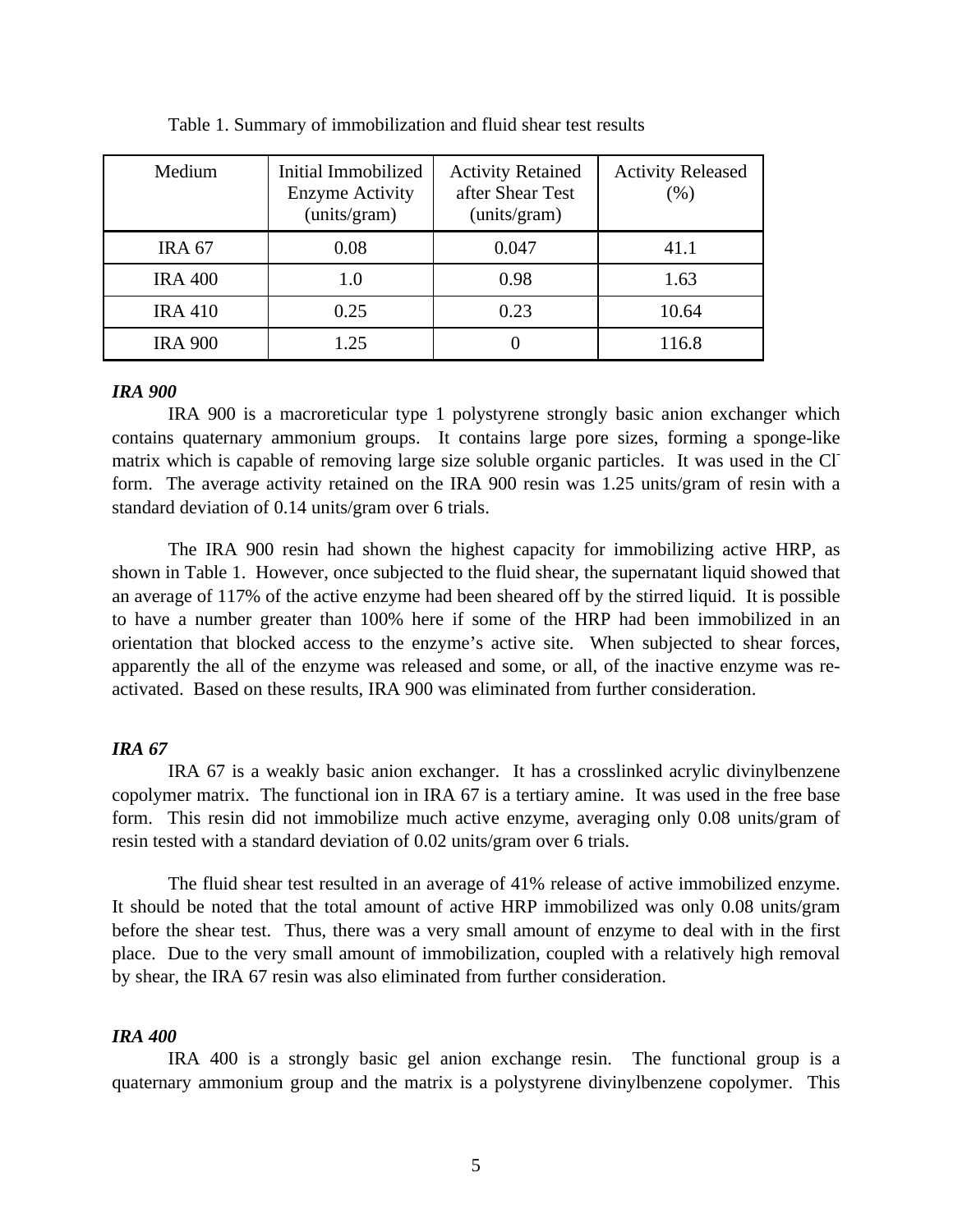resin retained an average of 1.0 unit/gram of resin. The standard deviation over the 6 trials was 0.4 units/gram, indicating a larger range of values.

IRA 400 resin immobilized the second largest amount of active enzyme. The resin also demonstrated the greatest ability to withstand shear. When subjected to the fluid shear test, an average of only 1.63% of the active enzyme was released from IRA 400. This was the best combination of immobilization and shear resistance. Therefore, IRA 400 was selected for use in the subsequent colour removal tests.

# *IRA 410*

IRA 410 is another strongly basic anion exchanger that has type 2 quaternary amine as its functional group in a crosslinked styrene divinylbenzene copolymer matrix. The IRA 410 resin did not yield results as repeatable as IRA 400 or 900. The average activity retained on the IRA 410 was 0.23 units/gram of resin with a standard deviation of 0.12 units/gram.

The IRA 410 resin also performed relatively well in the fluid shear test, averaging 10.64% release of the active HRP. However, since the average retention of active enzyme was only 0.25 units/gram, it was eliminated from further consideration.

#### **Colour Removal Trials**

The ability of HRP immobilized on IRA 400 resin to remove colour from pulp mill wastewaters was tested. A factorial experimental design was followed to test the main effects and interactions of the three independent variables: polyethylene glycol, hydrogen peroxide and immobilized enzyme dose. These factors were tested at three levels yielding a  $3<sup>3</sup>$  factorial design. Polyethylene glycol (PEG) is an additive used to protect the enzyme from rapid inactivation, and hydrogen peroxide is needed to initiate the enzyme's catalytic cycle. The dose of immobilized enzyme is expressed in terms of combined mass enzyme and resin, and indicated as *enzyme/resin*. Keeping in mind that approximately 1 unit of enzyme activity is immobilized on each gram of IRA 400, the masses cited are essentially equivalent to the units of active enzyme present. The main results are summarized below. A full account of all results is available in the Grant (2000).

Each of the experimental trials was carried out in duplicate. The colour removals observed in each pair of replicates differed by 5% or less. The results of these tests are shown in Table 2.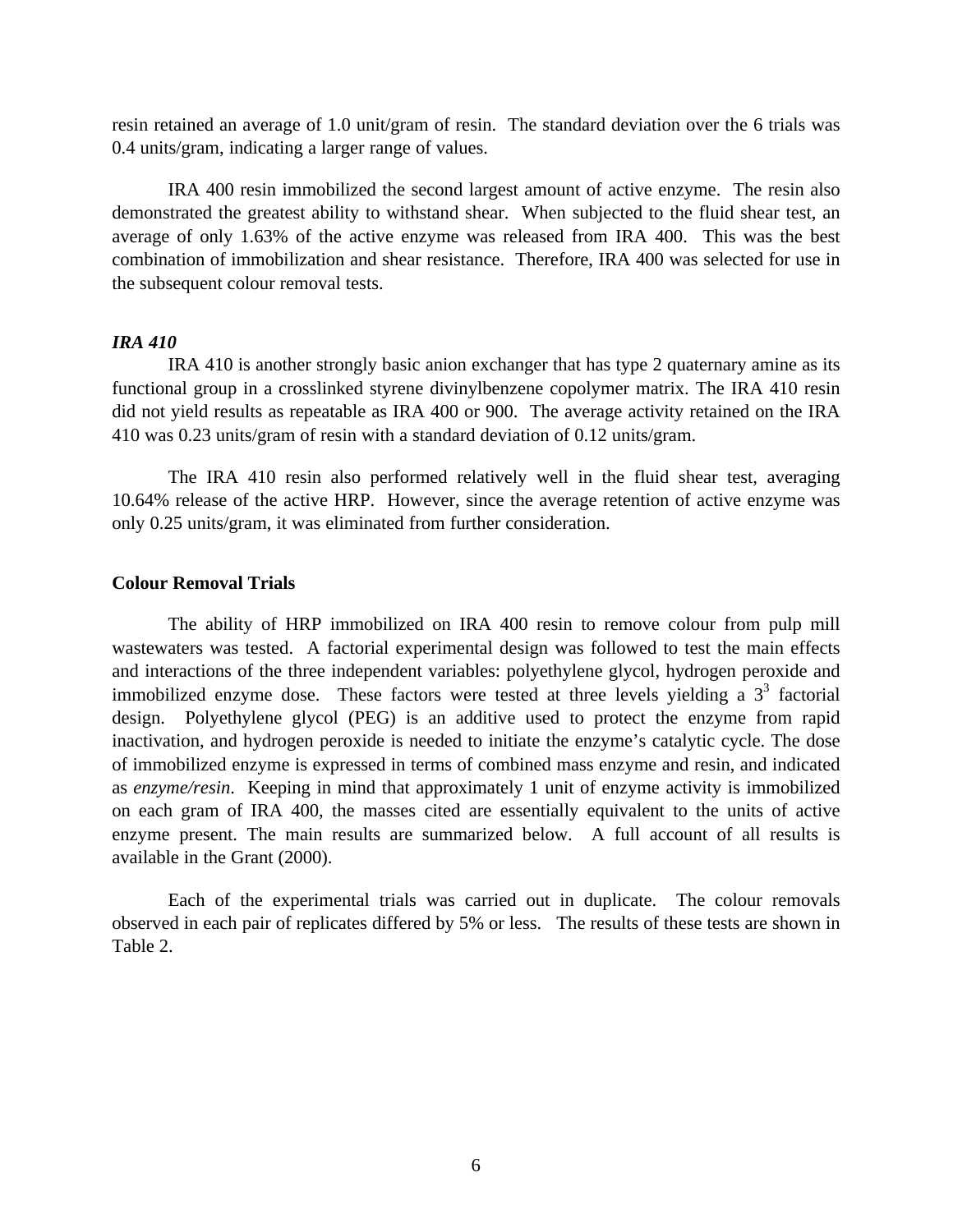| Trial          | <b>PEG</b><br>(mg/L) | $H_2O_2$<br>(mM) | Enzyme/Resin<br>Dose | Colour<br>Remaining | Colour<br>Removed |
|----------------|----------------------|------------------|----------------------|---------------------|-------------------|
|                |                      |                  | (g)                  | (pccu)              | (pccu)            |
| $\mathbf{1}$   | $\boldsymbol{0}$     | $\boldsymbol{0}$ | 5                    | 490                 | 575               |
| $\overline{2}$ | 200                  | $\boldsymbol{0}$ | 5                    | 460                 | 605               |
| 3              | 400                  | $\boldsymbol{0}$ | 5                    | 465                 | 600               |
| $\overline{4}$ | $\boldsymbol{0}$     | 5.8              | 5                    | 330                 | 735               |
| 5              | 200                  | 5.8              | 5                    | 415                 | 650               |
| 6              | 400                  | 5.8              | 5                    | 365                 | 700               |
| $\tau$         | $\boldsymbol{0}$     | 11.6             | 5                    | 300                 | 765               |
| $8\,$          | 200                  | 11.6             | 5                    | 310                 | 755               |
| 9              | 400                  | 11.6             | 5                    | 315                 | 750               |
| 10             | $\boldsymbol{0}$     | $\boldsymbol{0}$ | 15                   | 290                 | 775               |
| 11             | 200                  | $\boldsymbol{0}$ | 15                   | 320                 | 745               |
| 12             | 400                  | $\boldsymbol{0}$ | 15                   | 330                 | 735               |
| 13             | $\boldsymbol{0}$     | 5.8              | 15                   | 250                 | 815               |
| 14             | 200                  | 5.8              | 15                   | 255                 | 810               |
| 15             | 400                  | 5.8              | 15                   | 280                 | 785               |
| 16             | $\boldsymbol{0}$     | 11.6             | 15                   | 195                 | 870               |
| 17             | 200                  | 11.6             | 15                   | 220                 | 845               |
| 18             | 400                  | 11.6             | 15                   | 220                 | 845               |
| 19             | $\boldsymbol{0}$     | $\boldsymbol{0}$ | 30                   | 180                 | 885               |
| 20             | 200                  | $\boldsymbol{0}$ | 30                   | 180                 | 885               |
| 21             | 400                  | $\boldsymbol{0}$ | $30\,$               | 180                 | 885               |
| 22             | $\boldsymbol{0}$     | 5.8              | 30                   | 180                 | 885               |
| 23             | 200                  | 5.8              | 30                   | 155                 | 910               |
| 24             | 400                  | 5.8              | 30                   | 150                 | 915               |
| 25             | $\boldsymbol{0}$     | 11.6             | 30                   | 130                 | 935               |
| 26             | 200                  | 11.6             | 30                   | 145                 | 920               |
| 27             | 400                  | 11.6             | 30                   | 145                 | 920               |

Table 2. Colour removal achieved during the factorial experiment. Initial colour of all samples was 1065 platinum cobalt colour units (pccu).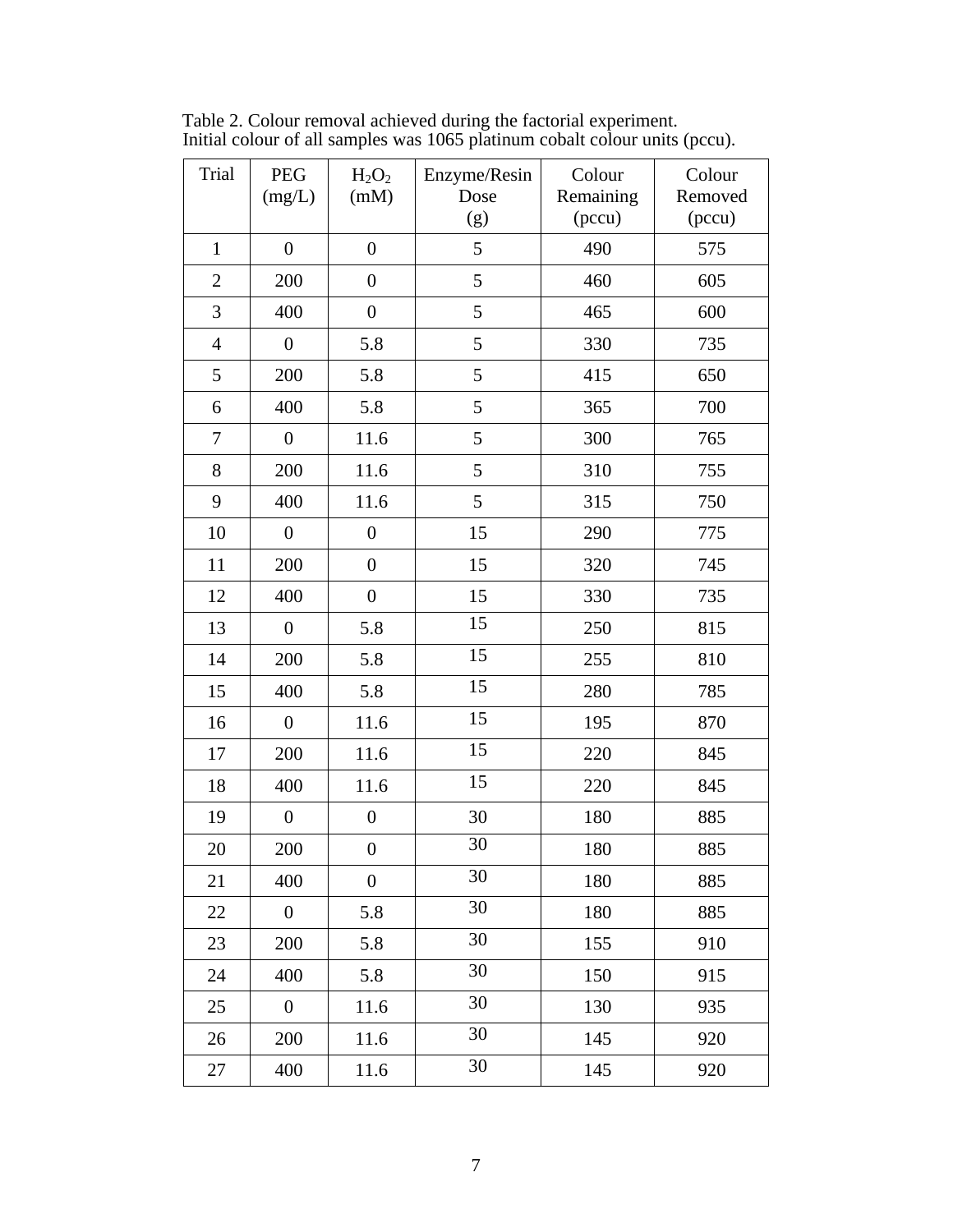As can be seen in Table 2, the colour removal is highest for highest values of the factors tested, suggesting that additional colour removal could be achieved at higher doses. Nevertheless, the high HRP/resin dose trials yielded up to approximately 85% colour removal from the kraft mill final effluent sample.

#### Effects and Interactions

The main effects and interactions of the factors tested were evaluated using Yates' Algorithm (Box and Draper 1987). The ANOVA method was applied subsequently to determine the significance of these values and hence of the factors and interactions. This procedure indicated that only the enzyme/resin and the hydrogen peroxide doses were significant at a 95% confidence level. These results led to the following empirical linear model to indicate the relative effect of each independent variable on colour removal from kraft mill effluent:

#### Colour removed (pccu) = 111.4(Enzyme/Resin dose in g) +  $50.8(H_2O_2 \text{ conc. in mM})$  [1]

As indicated in equation [1], the effect of the enzyme/resin dose is greater than that of the peroxide. The colour removals achieved in each of the trials is indicated in Figure 1. It is evident that the dependence of colour removal on the peroxide and enzyme/resin doses is not linear. Therefore, while equation [1] may be used to indicate the relative importance of the peroxide and enzyme/resin doses, it is not an acceptable model to describe colour removal. A residuals plot of the fit of equation [1] to observed data as well as a complete account of the application of Yates' Algorithm and the ANOVA procedure may be found in Grant (2000).

Because the effect of interaction between the two independent variables was found to be insignificant (at the 95% confidence level), the effect on colour removal of peroxide and enzyme/resin dose is additive. The relationship between substrate removal and hydrogen peroxide or enzyme concentration has generally been found to be linear. The non-linear nature of the colour removal relationship observed in the present study suggests that the colour removal may not be attributed solely to the action of peroxide and enzyme. A non-linear empirical model to describe the dependence of colour removal on peroxide concentration and enzyme/resin dose was found to be:

Colour Removed = 
$$
8.80[H_2O_2] + 478.80[Enzyme/Resin]^{0.17}
$$

\n[2]

Where colour removal is expressed in pccu; peroxide concentration is in mM; and enzyme/resin dose is in g. The coefficient of determination  $(r^2)$  of the fit of equation [2] to the data shown in Figure 1 was calculated to be 0.93, indicating that much of the variation of colour removal with the two independent variables is described by equation [2]. The fit of this model to experimental results is shown in Figure 1.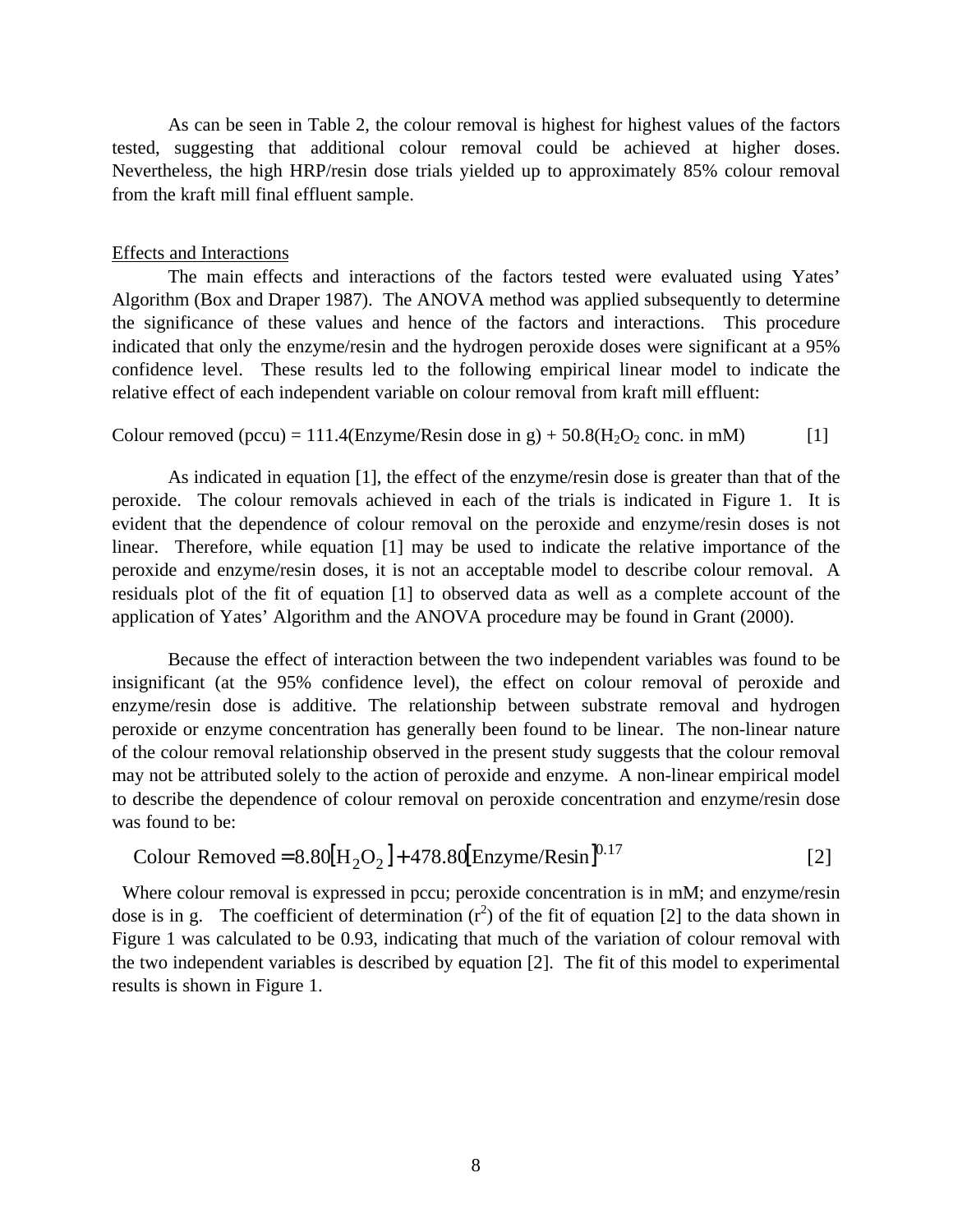

Figure 1. Measured and modeled colour removal from pulp mill final effluent having a 1065 pccu initial colour (! measured removal; ♦ modeled removal).

#### **Determination of Optimal Point of Application**

The optimal conditions from the factorial experiment on the final kraft effluent were determined in order to test the colour removing potential on other waste samples. As both peroxide and enzyme/resin effects are positive in equation [1], and the highest doses provided the best results, the high dose levels were used for the other effluent samples. That is, 11.6 mM  $H<sub>2</sub>O<sub>2</sub>$  and 30g of HRP/resin. To determine at which point in the bleach process the treatment is most effective, colour removal from three other kraft effluents was tested These included: a low colour final effluent from a the Weldwood of Canada pulp mill in Hinton; a mixture of acidic and caustic effluent from the Weldwood bleach plant adjusted to pH 6.8; and a mixture of Weldwood  $D_0$  (acidic effluent from first chlorine dioxide bleaching step) and  $E_{op}$  (caustic effluent from oxygen/peroxide alkaline extraction step) adjusted to pH 6.8. All tests were performed in triplicate and the average result reported. The results are listed below.

#### *Weldwood Final Effluent*

Final effluent from the Weldwood of Canada kraft pulp mill in Hinton, Alberta was tested under the conditions described above. Initial pH of the effluent was 8.8. The characteristics of this final effluent differ from those of the Weyerhaeuser effluent. For example, the initial colour of the Weldwood final effluent was only 420 pccu, as opposed to the 1065 pccu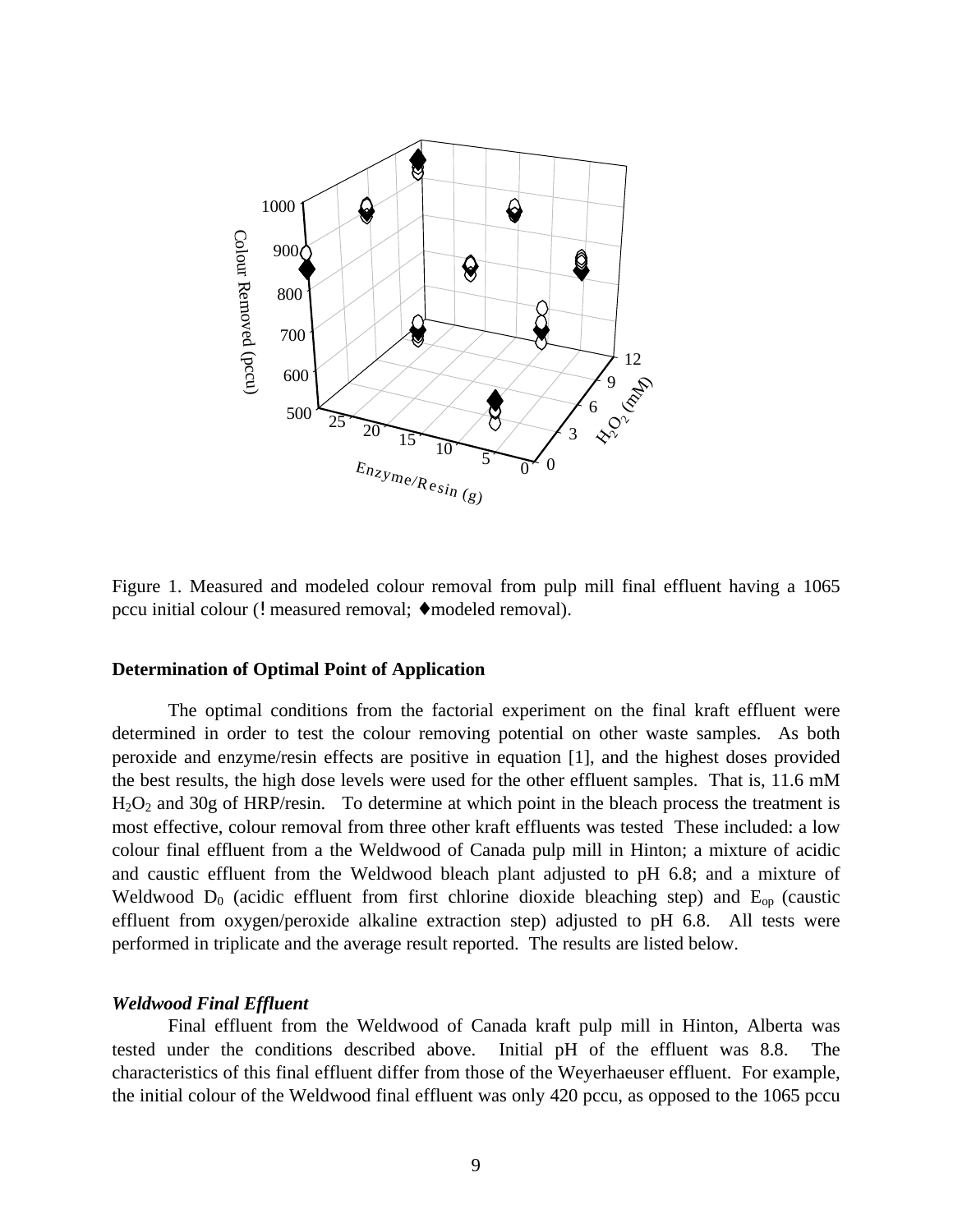for the Weyerhaeuser final effluent. The main reason for the difference is the presence of an oxygen delignification step prior to bleaching in the Weldwood mill. This step is known to greatly reduce colour. After 20h at  $25^{\circ}$ C with 11.6 mM H<sub>2</sub>O<sub>2</sub> and 30g HRP/IRA-400, the final colour of the Weldwood effluent was 110 pccu, a 73% or 310 pccu removal.

#### *Weldwood Acid and Caustic Sewers*

The combined wastes from the acidic and caustic sewers from the Weldwood bleach plant have higher colour levels than the Weldwood final effluent. This is because the bleaching effluents are the major contributors to pulp mill effluent colour. Initial colour of this stream was 590 pccu. After treatment, the 30 pccu of colour remained in the sample. This corresponds to 95% removal of the colour initially present.

#### *Weyerhaeuser Acid and Caustic Sewers*

The combined acidic and caustic bleach plant effluent from the Weyerhaeuser mill contained the highest colour of all effluents tested. This mill did not use oxygen delignification at the time samples were collected. The initial colour of this effluent was 1365 pccu. The colour remaining after treatment was 370 pccu, which represents a 73% colour removal.

#### **Immobilized Enzyme Assay to Test Residual Activity After Use**

After the enzyme/resin was used to remove colour from the Weyerhaeuser effluent a portion was saved and tested again for any remaining HRP activity. It was found that a small amount of enzyme activity remained, 0.03 units/gram of resin. Data from this trial and calculations can be found in Grant (2000).

#### **Colour Removals by Soluble Enzyme vs. IRA 400 Resin**

It is known that some ion exchange resins are capable of adsorbing large organic molecules. Thus, it is possible that a significant portion of the colour removed in the trials was removed by the resin itself, and not specifically by the action of the enzyme. In order to determine this, control trials were performed: these consisted of using soluble HRP without resin, and resin alone. Results from these trials are shown in Table 3. It is evident from these results that colour removal by enzyme is insignificant, and that enzyme may in fact increase the amount of colour in a sample. However, the IRA 400 ion exchange resin is very effective at removing colour from the Weyerhaeuser final effluent.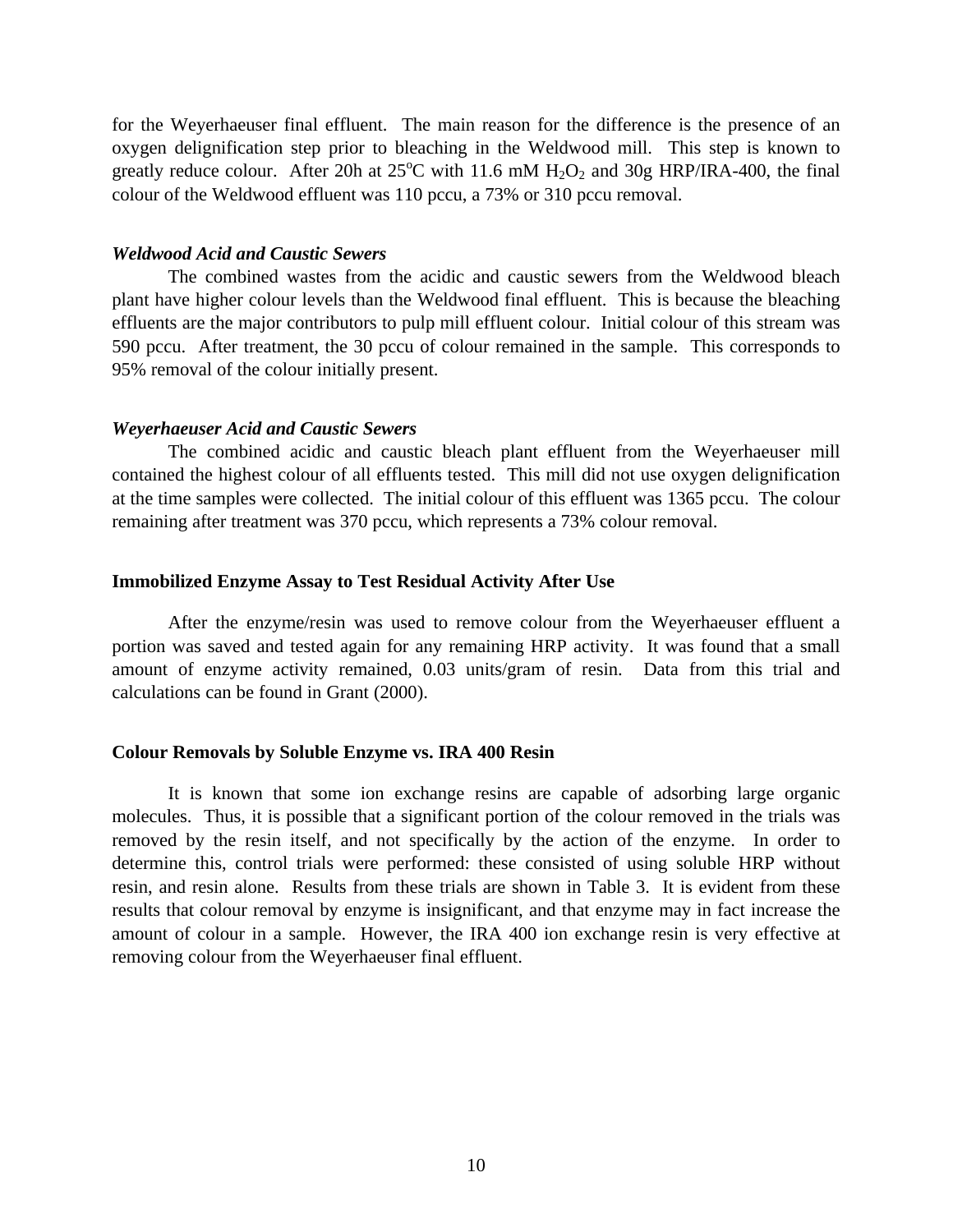| Resin Dose<br>(g) | <b>Colour Removed</b><br>(pccu) | <b>HRP</b> Dose<br>(units of activity) | <b>Colour Removed</b><br>(pccu) |
|-------------------|---------------------------------|----------------------------------------|---------------------------------|
|                   | 590                             | 15.3                                   | $-104$                          |
|                   | 780                             | 153                                    | $-232$                          |
|                   | 840                             | 800                                    | -169                            |

Table 3. Results of control tests (1065 pccu initial colour).

Figure 2 contains a comparison of the results of colour removal by the ion exchange resin alone to removals predicted by equation [2] (with a peroxide concentration of 0). The close agreement between measured and predicted removals indicates that equation [2] may be used to predict colour removal by Amberlite IRA 400 resin.



Figure 2. Comparison of measured and modeled colour removal by resin alone.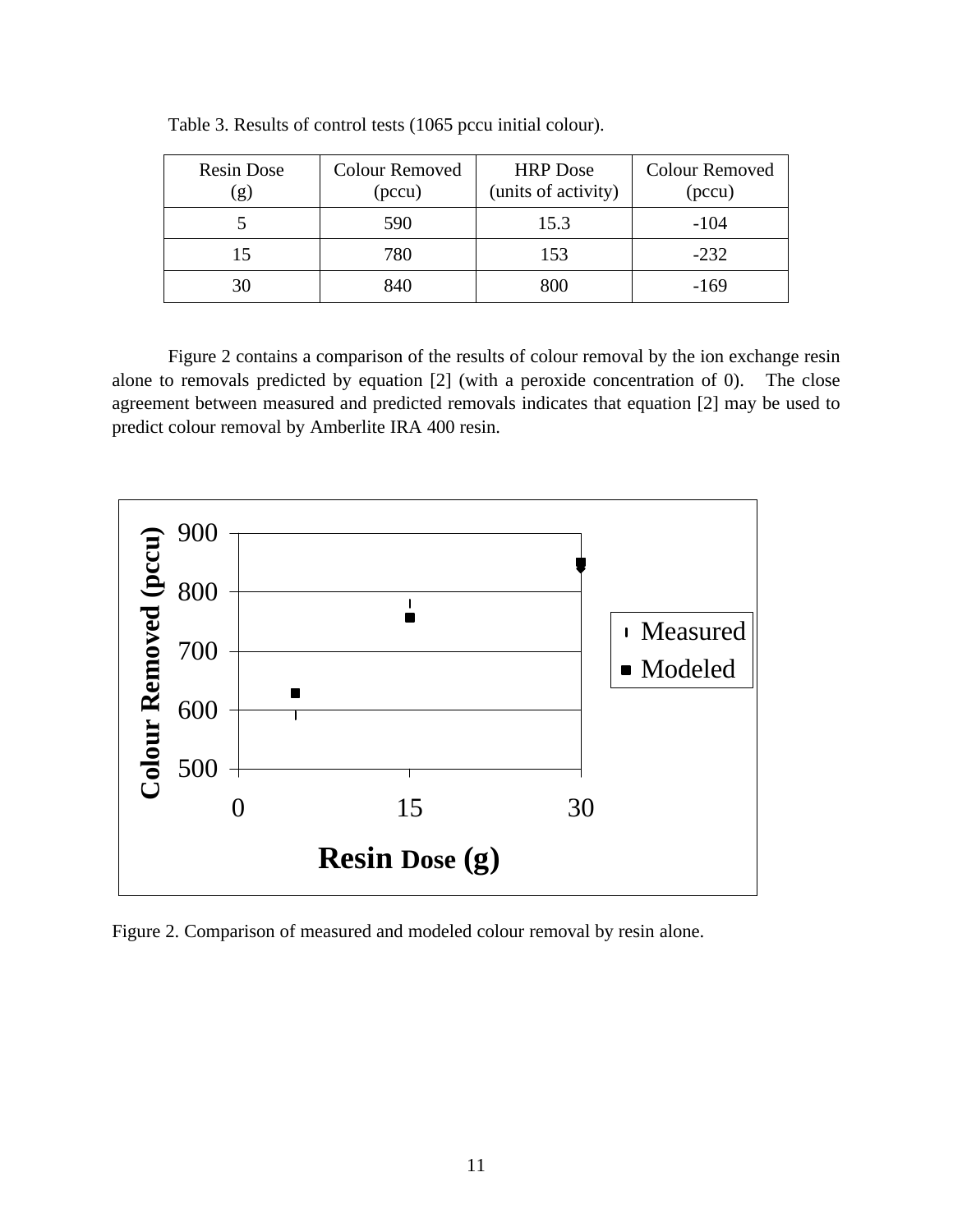# **DISCUSSION**

#### **Comparison of the Resins**

 All four resins were basic anion exchangers. IRA 67 is a weakly basic exchanger. It has a tertiary amine as its functional group in a crosslinked acrylic divinylbenzene copolymer matrix. The pore spaces are smaller in the IRA 67 resin than in the others. It is the only weakly basic resin tested. It retained the least amount of active HRP, much less than the others. The most obvious difference is that the exchanger is weakly basic, rather than strongly basic with smaller pore sizes. As these are the main physical differences between the resins, it is likely that these are the main contributing factors to the lack of retention of active enzyme.

IRA 410 is a strongly basic exchanger, which, like IRA 400, has quaternary amines as functional groups. Like IRA 400 and IRA 900, it has a crosslinked polystyrene divinylbenzene copolymer matrix as its structure. However, IRA 410 retained much less active enzyme than IRA 400 and IRA 900. It is most likely that the weaker affinity for the HRP is due to a smaller pore size which is unsuitable for HRP adsorption and ion exchange. The enzyme molecules may not fit the pore sizes well such that the majority of the active sites are not able to function properly.

IRA 400 resin is also a strongly basic anion exchanger. It also has a quaternary ammonium as the functional group. The greater affinity for the HRP is most likely due to larger pore sizes which allow the HRP to remain securely immobilized while keeping the enzyme's active sites available for reaction.

IRA 900 resin has the same structure and functional group as IRA 400. It was able to retain more active HRP, but lost all of the retained activity during the shear test. It is most likely that the pore sizes are large enough to allow diffusion of the enzyme to exchange sites, yet offer no protection to the shearing force of the moving fluid, causing rapid desorption. The results of the shear test suggested that not only was all of the active enzyme removed, but also a substantial amount of enzyme that had been immobilized in an inactive configuration was re-activated upon desorption.

The best of the resins tested was IRA 400 for retaining the most immobilized active HRP under turbulent conditions. IRA 400 apparently has an appropriate pore size for enzyme diffusion while offering protection from shear forces. The quaternary amine functional groups are apparently suitable for enzyme immobilization.

#### **Colour Removal**

Previous studies, such as that of Peralta Zamora (1998), used immobilized HRP to remove colour from pulp mill effluent. This colour removal was achieved by the removal of aromatics which HRP acts on. These chromophoric bodies are polymerized until they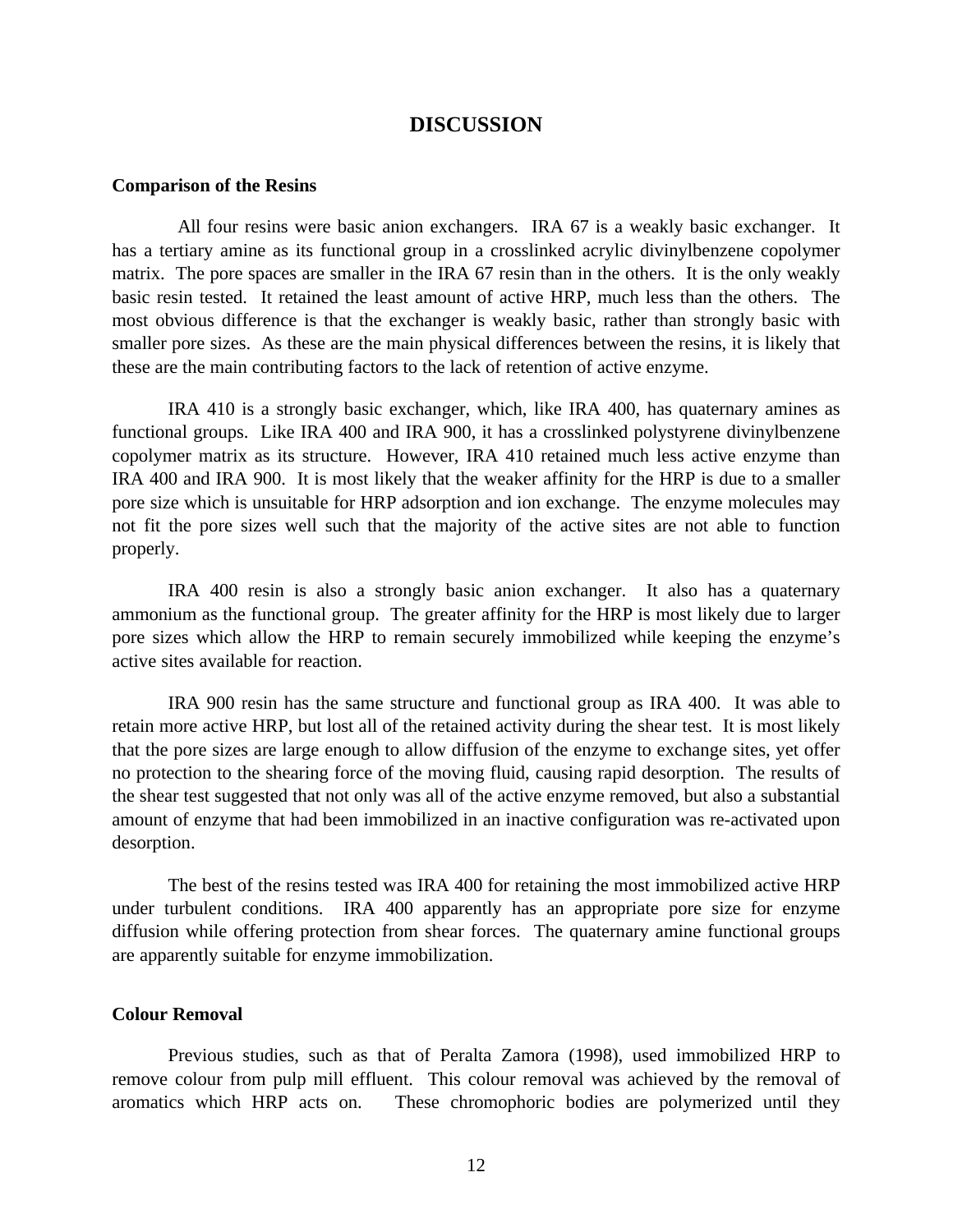precipitate from the solution. In the previous studies, both soluble and immobilized HRP were effective in removing colour forming bodies from the effluents tested. In this investigation it was found that neither soluble nor immobilized enzyme was responsible for any of the colour removed in the trials. Instead, the colour was removed by the ion exchange resin itself.

Hydrogen peroxide also contributed to colour removal, but to a lesser extent. Hydrogen peroxide is a strong oxidant that is known to break down colour bodies, and is sometimes added to pulp mill effluent to reduce colour before discharge to the receiving water. Therefore, some contribution to colour removal by hydrogen peroxide had been expected.

The IRA 400 resin removed an average of 27 pccu from final kraft effluent per gram of resin provided. Rohm and Haas, who manufacture the resin, state that the large pores, spongelike matrix and strong basicity of IRA 900 and IRA 400 allow larger soluble organics to diffuse from solution into the resins. An article by Fitch (1980) describes cases where ion exchange technology was used to remove pollutants and colour from bleach plant effluent. Weakly basic ion exchange resin was reported to remove 70% of colour in highly coloured (12000-14000 colour units) bleach plant effluent. Fitch (1980) stated that soluble organics with strongly ionized molecular groups will be strongly attracted to ion exchange resin and will bond very tightly. These stronger organics will have such an affinity for the resin that they will even displace weaker organics.

#### **Colour Structure**

The fact that HRP did not remove colour suggests that the colour causing compounds in the samples employed in the present study are fundamentally different from those of the previous studies. Colour forming bodies are thought to be largely made up of chlorophenols, quinones, and aromatic ketones, high molecular weight compounds with many aromatic rings. However, because no colour was removed by the HRP, it may be inferred that the colour forming bodies in the effluents tested do not contain significant amounts of aromatic compounds.

The work of Peralta Zamora and co-workers (1998) showed that a small portion of the decolorization of final effluent could be attributed to adsorption to the resin support. However, no colour was removed from the E1 effluent and the combined bleach plant effluents by the resin. This is very different from the results of the current study, where colour was removed from each type of wastewater sample by the resin. This difference is further indication that it is likely that the colour forming species in the Brazilian study are very different from the colour forming species in the Alberta kraft mill effluent tested in this investigation.

A possible explanation for the difference in colour body structure in the Alberta mills and previous studies is in the bleaching sequence. Both of the mills tested in this investigation use an elemental chlorine free bleaching sequence. Elemental chlorine free bleaching is a relatively new process which uses chlorine dioxide bleaching steps rather than elemental chlorine. Alberta mills were converted to elemental chlorine free bleaching in the early 1990's in order to prevent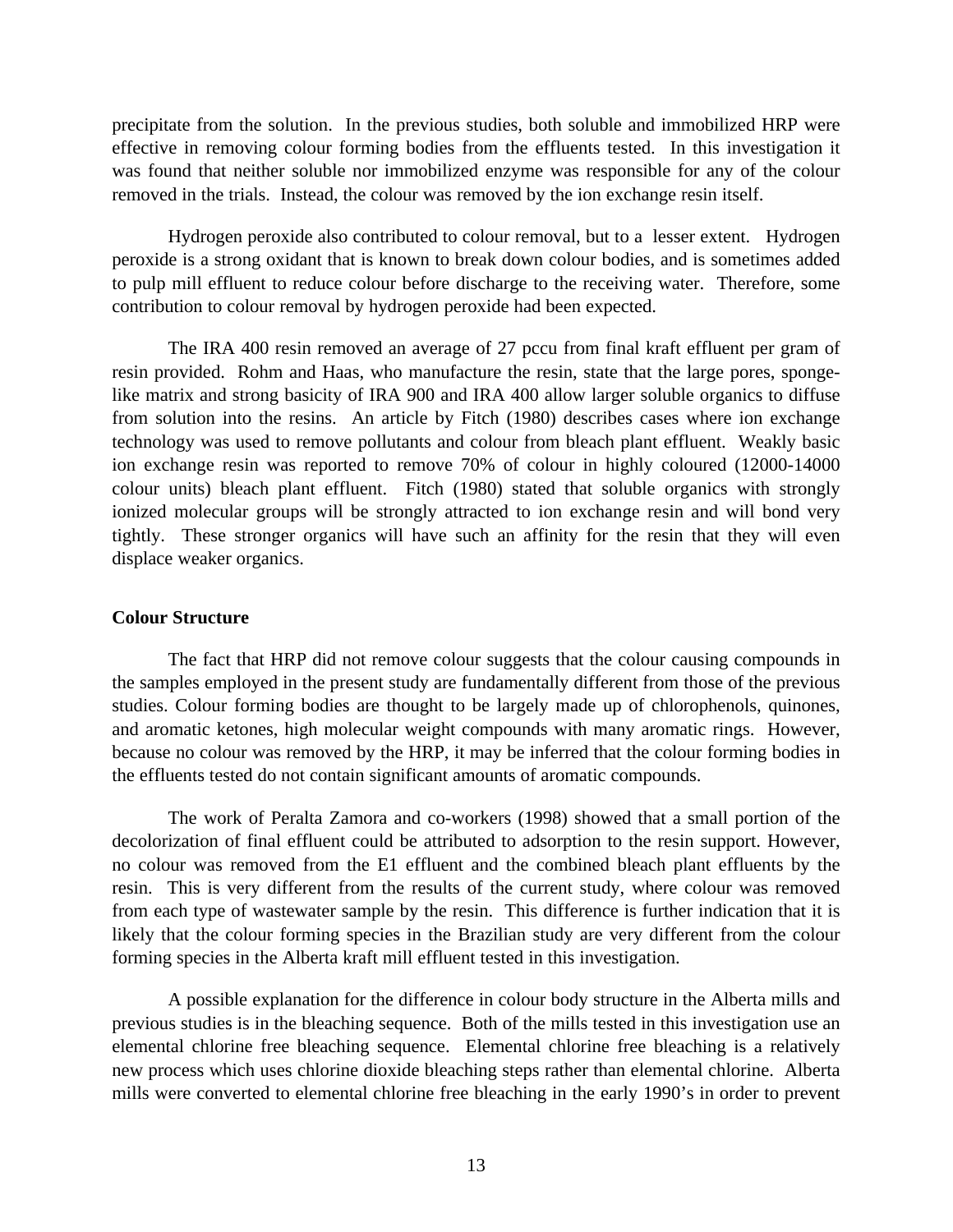the release and formation of dioxins and furans such as 2,3,7,8-tetrachlorodibenzodioxin to the receiving waters. Each of the previous studies which used HRP to remove pulp mill effluent colour was performed on effluent from mills which still used at least one elemental chlorine bleaching step. There is very little information available which compares colour structure from elemental chlorine bleaching processes with colour structure from elemental chlorine free bleaching processes. However, Kemeny (Kemeny and Banerjee 1997) wrote that substituting chlorine dioxide for chlorine increases the population of lower chlorophenol congeners. Moreover, these lower congeners are much more biodegradable than more highly substituted chlorophenols. If these chlorophenols made up the colour, and were in fact highly biodegradable, colour would be lowered across the effluent treatment system. This is not the case at either one of the mills that contributed wastewater samples. Thus, the colour is not made up of chlorophenols, at least not lower congeners, in any large part.

It is also possible that the reason for the difference in the effluent components may be due to differences in climate, geology and the makeup of lignin in different types of wood. None of the previous studies used northern boreal forest softwood. It is possible that the structure of lignin in other climates with differing soil geology varies so greatly that the compounds solubilized during the pulping process are different. If this is the case, it could explain why the colour can be removed by HRP from effluent in Brazil by Peralta-Zamora (1998) but not in northern Alberta.

#### **Comparing the Effluents**

Analysis of the test results shows that the largest amount of colour removed per gram of resin was for the high colour bleach plant effluent from the mill which did not use oxygen delignification (Weyerhaeuser). For this effluent, an average removal of 33 pccu/gram resin was observed. The next highest amount was for Weyerhaeuser final effluent at 30 pccu/gram resin, which was also the next highest colour waste tested. The Weldwood bleach plant effluent and final effluent, respectively had removals of 18 and 10 pccu/gram resin. The resin removes the most colour from the high colour wastes. Thus, the highest colour stream makes the best candidate for this treatment. The resin did not remove all the colour present in the sample. It is possible that the colour bodies removed in the oxygen delignification process are the same colour bodies removed by the resin IRA 400. If this is in fact the case, then perhaps ion exchange technology could be investigated as a low cost alternative to oxygen delignification.

Because the resin removes the most colour from the high strength colour streams, it would be most prudent to use this technology on the bleach plant effluent.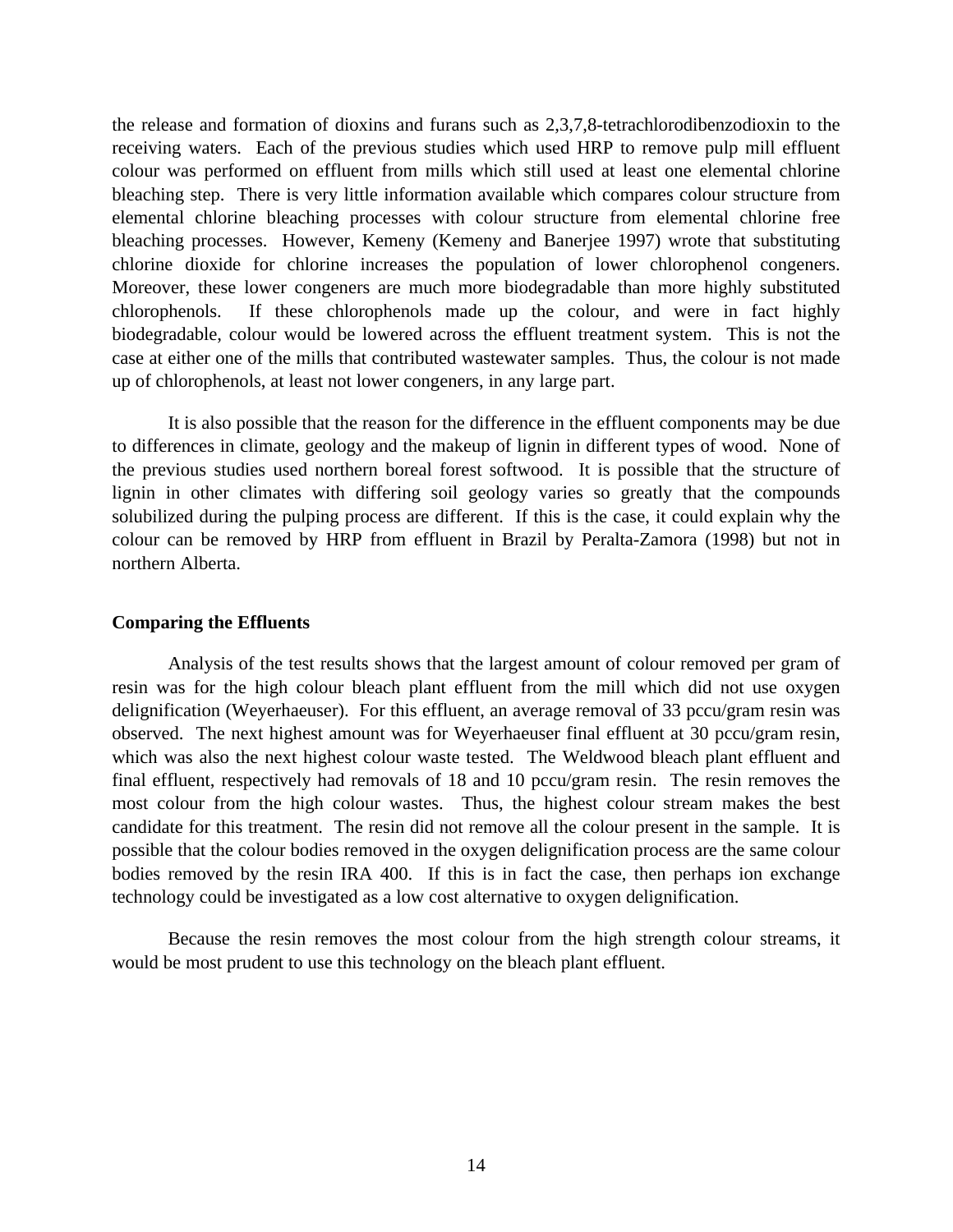# **CONCLUSIONS**

This investigation has lead to the conclusions outlined below.

#### **Method for Determining Activity of Immobilized Enzyme**

A method was developed to determine the amount of active enzyme immobilized on a solid support. This method involved a small batch assay. At known time intervals, small samples were removed, the reaction was stopped and the colour developed at 510 nm was measured. The linear increase of colour with time at this wavelength is proportional to enzyme activity. This method proved to be reproducible and reliable.

# **Comparison of Ion Exchange Resins**

Four basic anion exchange resins were compared for their capacity to immobilize active enzyme and retain it when exposed to shearing forces. It was found that the strongly basic resin Amberlite IRA 400 performed the best of those considered, retaining 1.0 unit of activity /gram and showing excellent resistance to fluid shear.

#### **Colour Removal**

Both soluble and immobilized enzyme were shown to be incapable of removing colour from pulp mill final effluent. However, strongly basic IRA 400 ion exchange resin proved very effective at removing colour from the wastewater samples.

### **Colour Structure**

Traditionally, the structures of colour forming bodies were thought to be largely phenols, and other aromatics. These compounds are substrates of HRP and so have been successfully removed in the past by the enzyme. However, in this investigation the HRP was unable to remove any colour. An obvious difference between wastewaters on which HRP was effective and those on which HRP was ineffective is the bleach process. HRP has been shown to catalyze colour removal from wastewaters from bleaching processes that employ elemental chlorine. The samples used in the current study were from mills that operate elemental chlorine free bleach processes. This suggests that the elimination of elemental chlorine from the bleach process leads to the formation of colour forming compounds that are fundamentally different from those which are formed when elemental chlorine is used in the bleach process. Specifically, this study provides evidence that elemental free bleaching of pulp yields colour causing compounds that are not aromatic.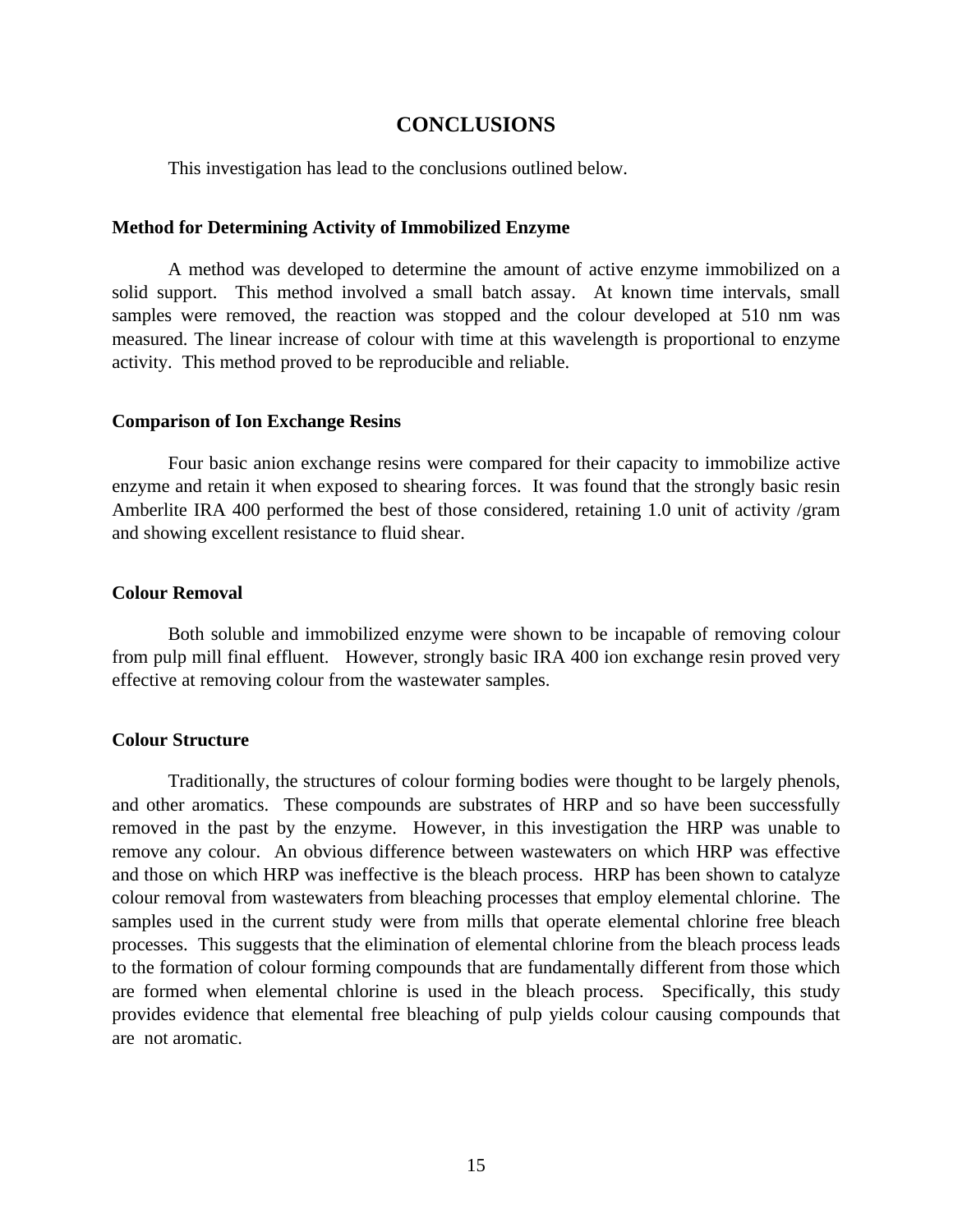# **RECOMMENDATIONS**

Further research is required before any of the technologies and ideas developed in this study can be used in industrial applications. Such research should include investigating the application of ion exchange technology to the removal of colour and other ionic material, and an assessment of the structure of the specific components of pulp mill effluent colour.

#### **Colour Forming Compounds**

The inability of HRP to remove any colour from the effluent led to the conclusion that the colour forming compounds were not phenolic or other aromatic structures. In order to design colour removal technology on a rational basis, it is important that future study includes the characterization of the major classes of colour causing compounds.

#### **Colour Removal by Ion Exchange Resins**

Amberlite IRA 400 resin was shown to remove colour effectively, with up to 85% of a sample's colour being removed. Further studies into the use of ion exchange resins to remove colour is warranted. This research should include investigation of various ion exchange resins from the perspective of colour removal ability and the extent of regeneration possible. It is likely that ionic material in addition to colour forming compounds will be removed by the resins. Therefore, ion exchange technology may be a useful tool toward progressive plant closure.